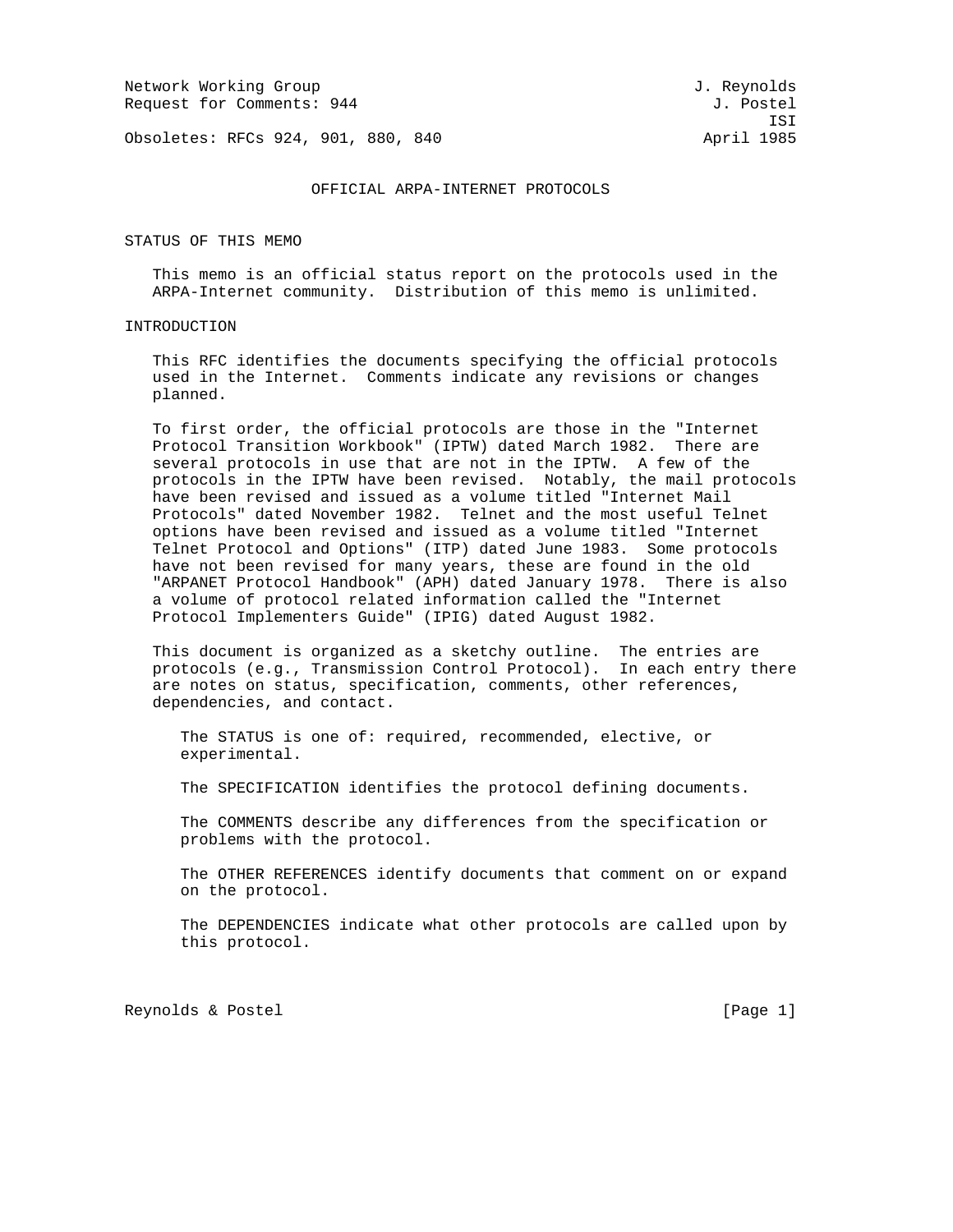The CONTACT indicates a person who can answer questions about the protocol.

In particular, the status may be:

required

- all hosts must implement the required protocol,

recommended

 - all hosts are encouraged to implement the recommended protocol,

elective

- hosts may implement or not the elective protocol,

experimental

 - hosts should not implement the experimental protocol unless they are participating in the experiment and have coordinated their use of this protocol with the contact person, and

none

- this is not a protocol.

 For further information about protocols in general, please contact:

 Joyce Reynolds USC - Information Sciences Institute 4676 Admiralty Way Marina del Rey, California 90292-6695

Phone: (213) 822-1511

ARPA mail: JKREYNOLDS@USC-ISIF.ARPA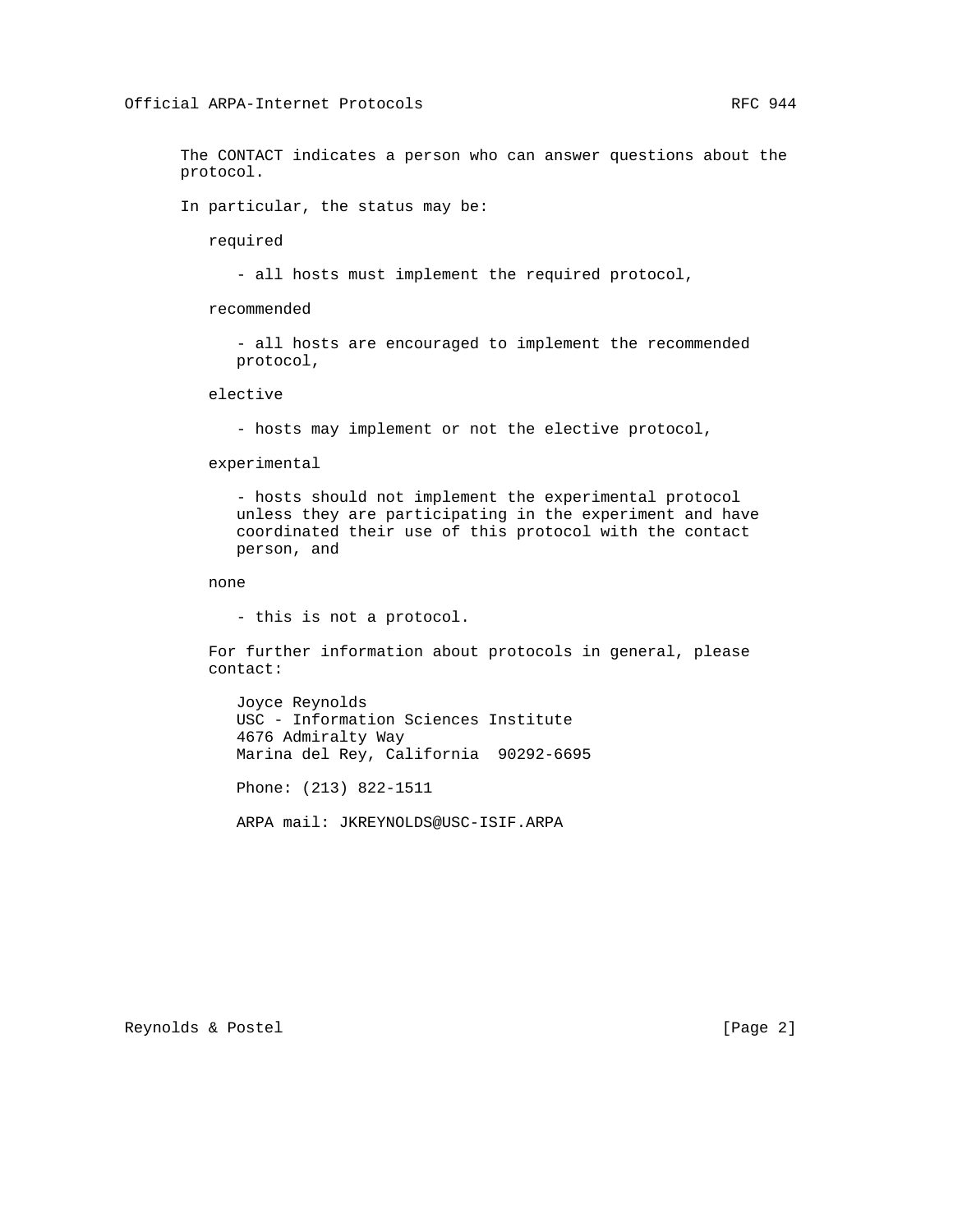## OVERVIEW

Catenet Model ------------------------------------------------------

STATUS: None

SPECIFICATION: IEN 48 (in IPTW)

COMMENTS:

 Gives an overview of the organization and principles of the Internet.

Could be revised and expanded.

OTHER REFERENCES:

RFC 871 - A Perspective on the ARPANET Reference Model

 Padlipsky, M.A., "The Elements of Networking Style and other Essays and Animadversions on the Art of Intercomputer Networking", Prentice-Hall, New Jersey, 1985.

 Leiner, Barry, Robert Cole, Jon Postel and Dave Mills, "The DARPA Protocol Suite", IEEE INFOCOM 85, Washington, D.C., March 1985. Also in IEEE Communications Magazine, March 1985.

DEPENDENCIES:

CONTACT: Postel@USC-ISIF.ARPA

Reynolds & Postel [Page 3]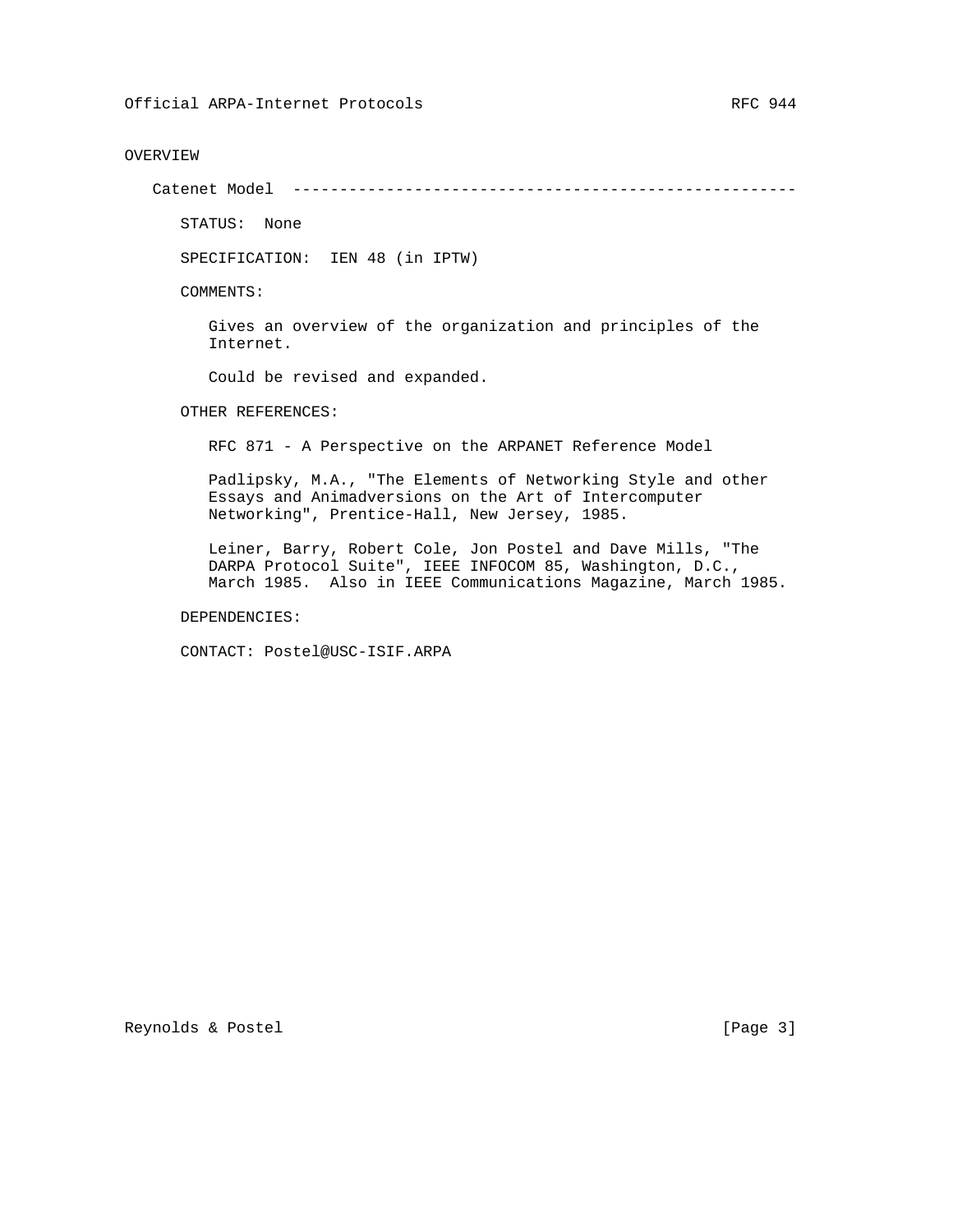NETWORK LEVEL

Internet Protocol --------------------------------------------- (IP)

STATUS: Required

SPECIFICATION: RFC 791 (in IPTW)

COMMENTS:

 This is the universal protocol of the Internet. This datagram protocol provides the universal addressing of hosts in the Internet.

A few minor problems have been noted in this document.

 The most serious is a bit of confusion in the route options. The route options have a pointer that indicates which octet of the route is the next to be used. The confusion is between the phrases "the pointer is relative to this option" and "the smallest legal value for the pointer is 4". If you are confused, forget about the relative part, the pointer begins at 4.

 Another important point is the alternate reassembly procedure suggested in RFC 815.

Some changes are in the works for the security option.

 Note that ICMP is defined to be an integral part of IP. You have not completed an implementation of IP if it does not include ICMP.

OTHER REFERENCES:

 RFC 815 (in IPIG) - IP Datagram Reassembly Algorithms RFC 814 (in IPIG) - Names, Addresses, Ports, and Routes RFC 816 (in IPIG) - Fault Isolation and Recovery RFC 817 (in IPIG) - Modularity and Efficiency in Protocol Implementation MIL-STD-1777 - Military Standard Internet Protocol

DEPENDENCIES:

CONTACT: Postel@USC-ISIF.ARPA

Reynolds & Postel [Page 4]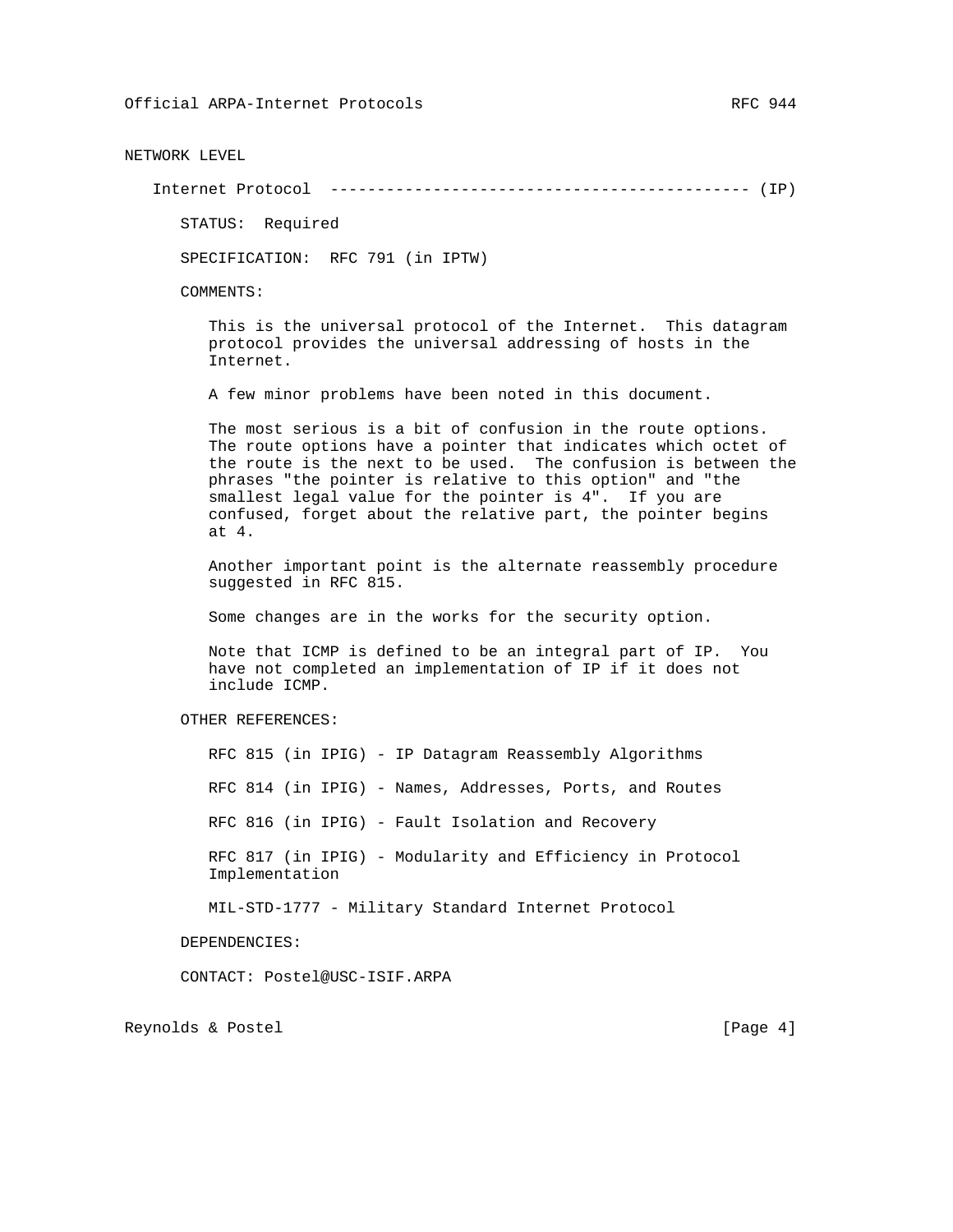Internet Control Message Protocol --------------------------- (ICMP)

STATUS: Required

SPECIFICATION: RFC 792 (in IPTW)

COMMENTS:

 The control messages and error reports that go with the Internet Protocol.

 A few minor errors in the document have been noted. Suggestions have been made for additional types of redirect message and additional destination unreachable messages.

 A proposal for two additional ICMP message types is made in RFC 917 "Internet Subnets", Address Format Request (A1=17), and Address Format Reply (A2=18). The details of these ICMP types are subject to change. Use of these ICMP types is experimental.

 Note that ICMP is defined to be an integral part of IP. You have not completed an implementation of IP if it does not include ICMP.

OTHER REFERENCES: RFC 917

DEPENDENCIES: Internet Protocol

CONTACT: Postel@USC-ISIF.ARPA

Reynolds & Postel [Page 5]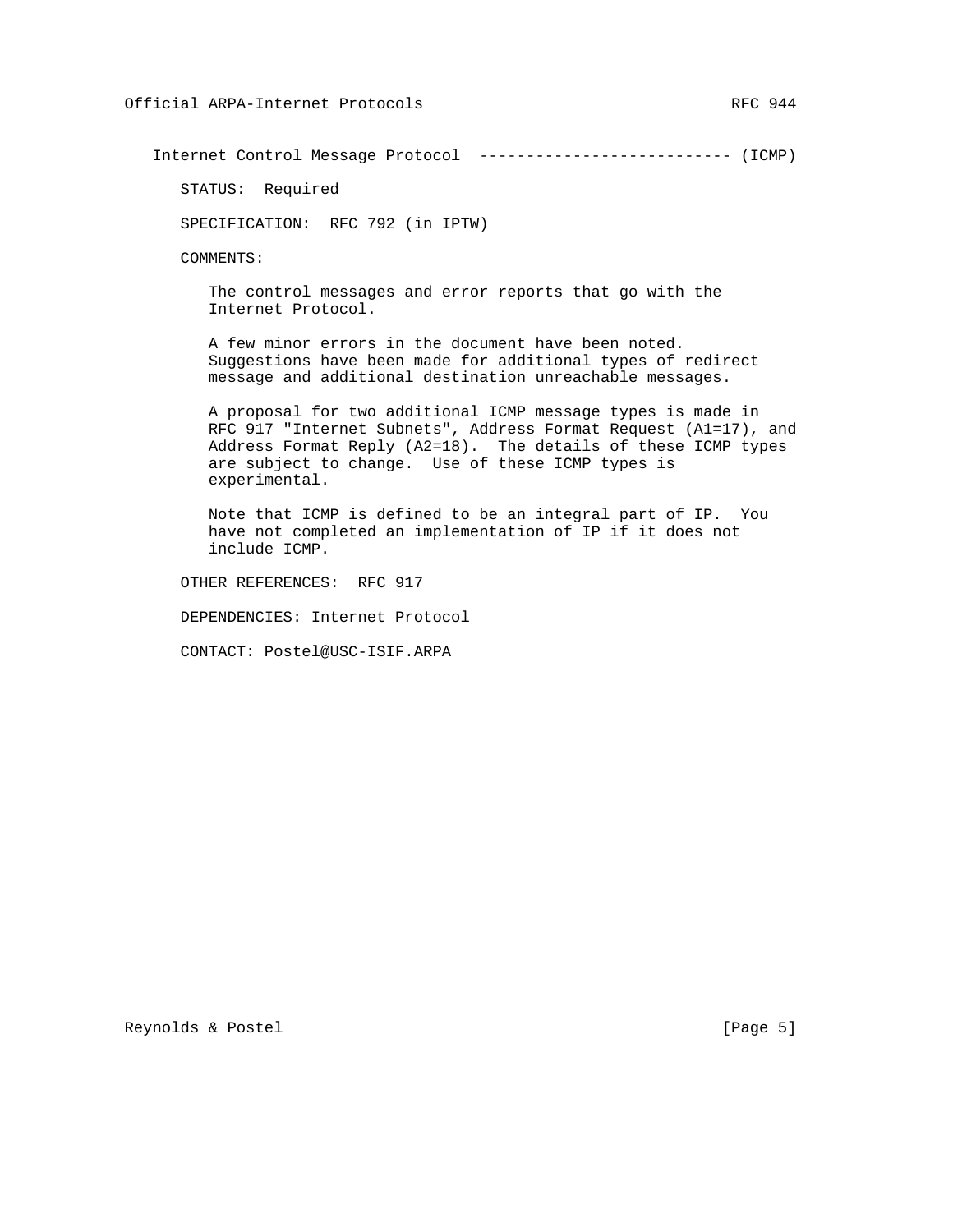HOST LEVEL

User Datagram Protocol --------------------------------------- (UDP)

STATUS: Recommended

SPECIFICATION: RFC 768 (in IPTW)

COMMENTS:

 Provides a datagram service to applications. Adds port addressing to the IP services.

 The only change noted for the UDP specification is a minor clarification that if in computing the checksum a padding octet is used for the computation it is not transmitted or counted in the length.

OTHER REFERENCES:

DEPENDENCIES: Internet Protocol

CONTACT: Postel@USC-ISIF.ARPA

Transmission Control Protocol -------------------------------- (TCP)

STATUS: Recommended

SPECIFICATION: RFC 793 (in IPTW)

COMMENTS:

Provides reliable end-to-end data stream service.

 Many comments and corrections have been received for the TCP specification document. These are primarily document bugs rather than protocol bugs.

 Event Processing Section: There are many minor corrections and clarifications needed in this section.

 Push: There are still some phrases in the document that give a "record mark" flavor to the push. These should be further clarified. The push is not a record mark.

 Urgent: Page 17 is wrong. The urgent pointer points to the last octet of urgent data (not to the first octet of non-ungent data).

Reynolds & Postel [Page 6]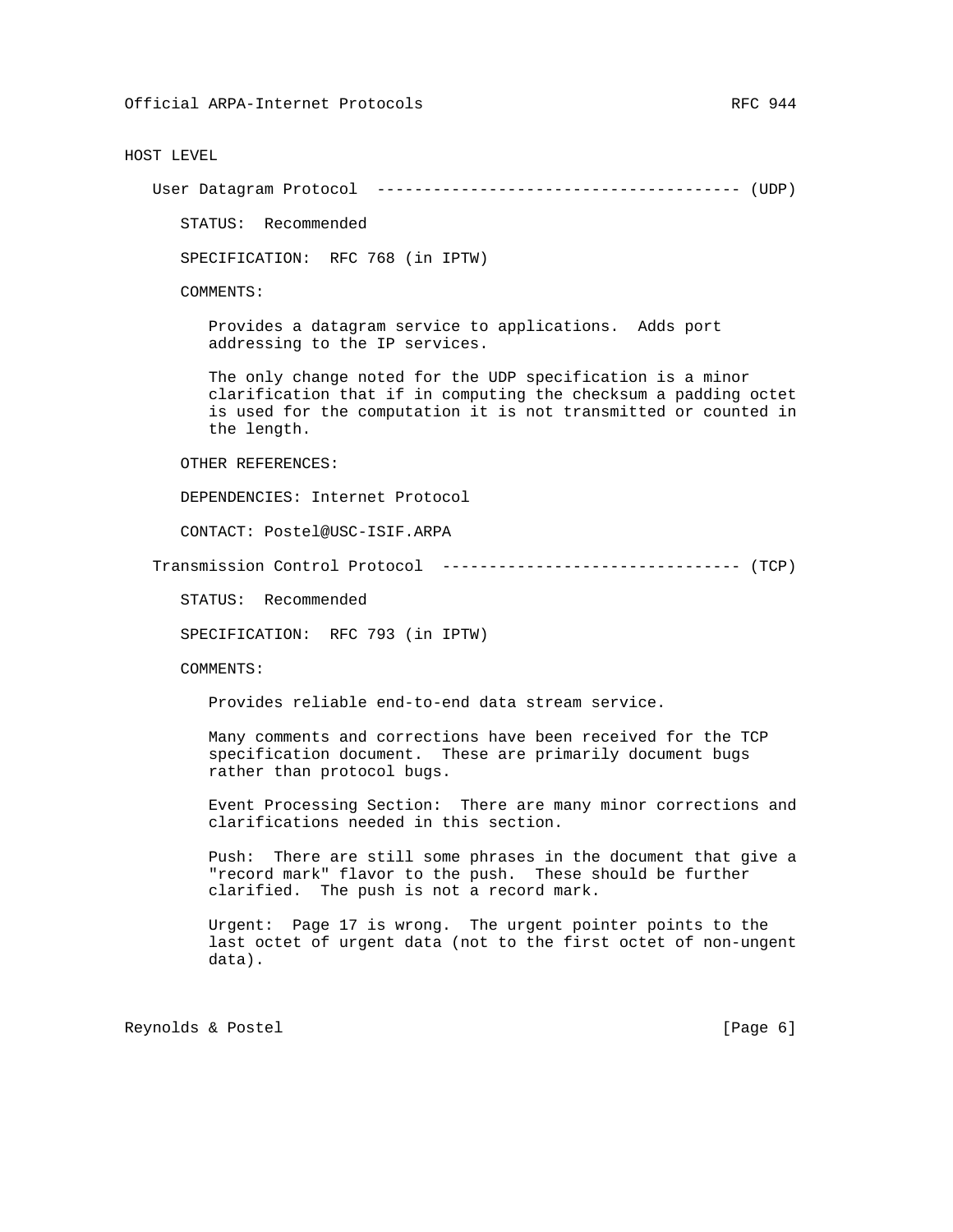Listening Servers: Several comments have been received on difficulties with contacting listening servers. There should be some discussion of implementation issues for servers, and some notes on alternative models of system and process organization for servers.

 Maximum Segment Size: The maximum segment size option should be generalized and clarified. It can be used to either increase or decrease the maximum segment size from the default. The TCP Maximum Segment Size is the IP Maximum Datagram Size minus forty. The default IP Maximum Datagram Size if 576. The default TCP Maximum Segment Size is 536. For further discussion, see RFC 879.

 Idle Connections: There have been questions about automatically closing idle connections. Idle connections are ok, and should not be closed. There are several cases where idle connections arise, for example, in Telnet when a user is thinking for a long time following a message from the server computer before his next input. There is no TCP "probe" mechanism, and none is needed.

 Queued Receive Data on Closing: There are several points where it is not clear from the description what to do about data received by the TCP but not yet passed to the user, particularly when the connection is being closed. In general, the data is to be kept to give to the user if he does a RECV call.

 Out of Order Segments: The description says that segments that arrive out of order, that is, are not exactly the next segment to be processed, may be kept on hand. It should also point out that there is a very large performance penalty for not doing so.

 User Time Out: This is the time out started on an open or send call. If this user time out occurs the user should be notified, but the connection should not be closed or the TCB deleted. The user should explicitly ABORT the connection if he wants to give up.

OTHER REFERENCES:

 RFC 813 (in IPIG) - Window and Acknowledgement Strategy in TCP RFC 814 (in IPIG) - Names, Addresses, Ports, and Routes RFC 816 (in IPIG) - Fault Isolation and Recovery

Reynolds & Postel [Page 7]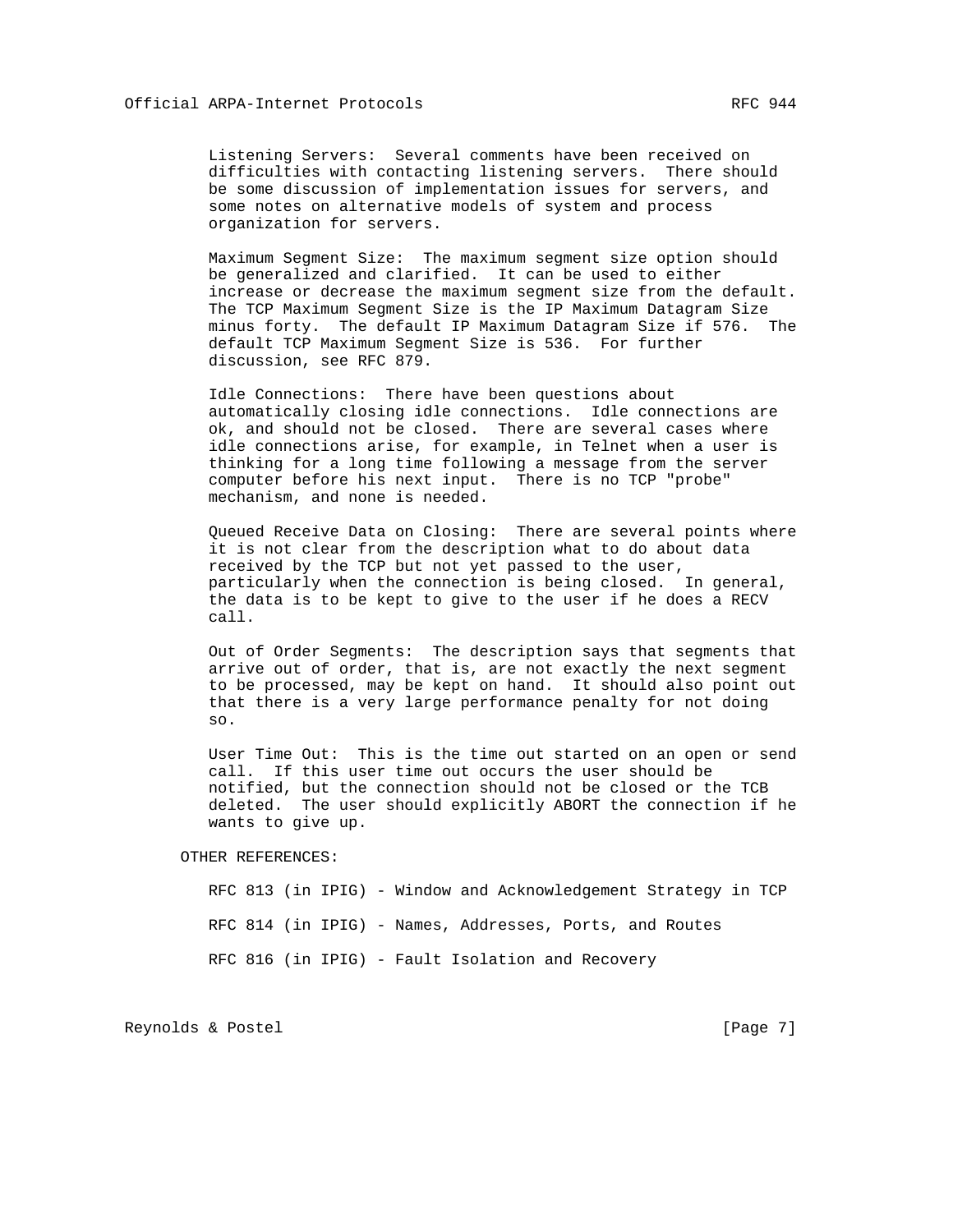RFC 817 (in IPIG) - Modularity and Efficiency in Protocol Implementation RFC 879 - TCP Maximum Segment Size RFC 889 - Internet Delay Experiments RFC 896 - TCP/IP Congestion Control MIL-STD-1778 - Military Standard Transmission Control Protocol DEPENDENCIES: Internet Protocol CONTACT: Postel@USC-ISIF.ARPA Host Monitoring Protocol ------------------------------------- (HMP) STATUS: Elective SPECIFICATION: RFC 869 COMMENTS: This is a good tool for debugging protocol implementations in remotely located computers. This protocol is used to monitor Internet gateways and the TACs. OTHER REFERENCES: DEPENDENCIES: Internet Protocol CONTACT: Hinden@BBN-UNIX.ARPA Cross Net Debugger ------------------------------------------ (XNET) STATUS: Elective SPECIFICATION: IEN 158 COMMENTS: A debugging protocol, allows debugger like access to remote systems. This specification should be updated and reissued as an RFC. OTHER REFERENCES: RFC 643

Reynolds & Postel [Page 8]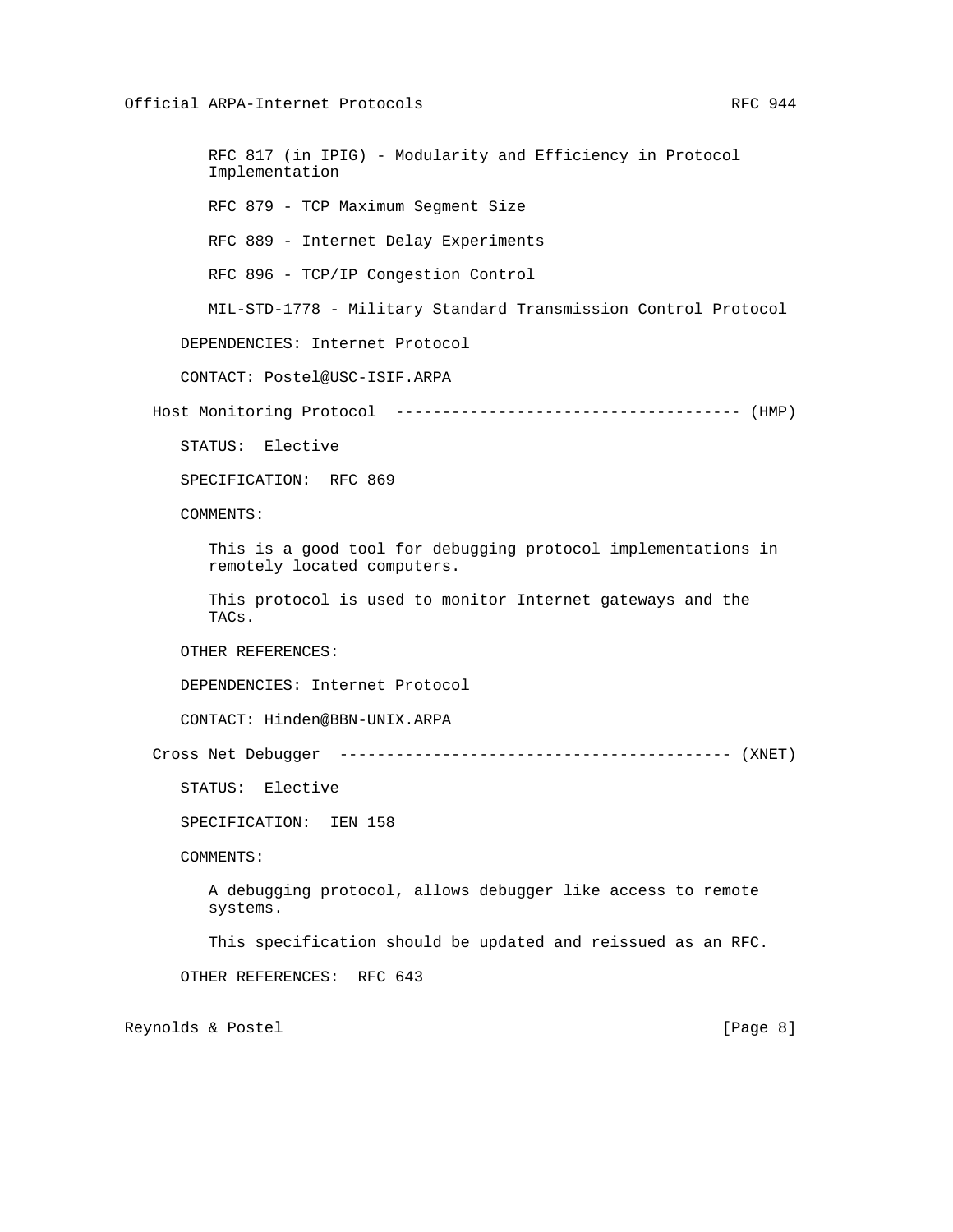DEPENDENCIES: Internet Protocol

CONTACT: Postel@USC-ISIF.ARPA

"Stub" Exterior Gateway Protocol ----------------------------- (EGP)

STATUS: Recommended for Gateways

SPECIFICATION: RFC 888, RFC 904

COMMENTS:

 The protocol used between gateways of different administrations to exchange routing information.

 Please discuss any plans for implementation or use of this protocol with the contact.

OTHER REFERENCES: RFC 827, RFC 890

DEPENDENCIES: Internet Protocol

CONTACT: Mills@USC-ISID.ARPA

Gateway Gateway Protocol ------------------------------------- (GGP)

STATUS: Experimental

SPECIFICATION: RFC 823

COMMENTS:

The gateway protocol now used in the core gateways.

 Please discuss any plans for implementation or use of this protocol with the contact.

OTHER REFERENCES:

DEPENDENCIES: Internet Protocol

CONTACT: Brescia@BBN-UNIX.ARPA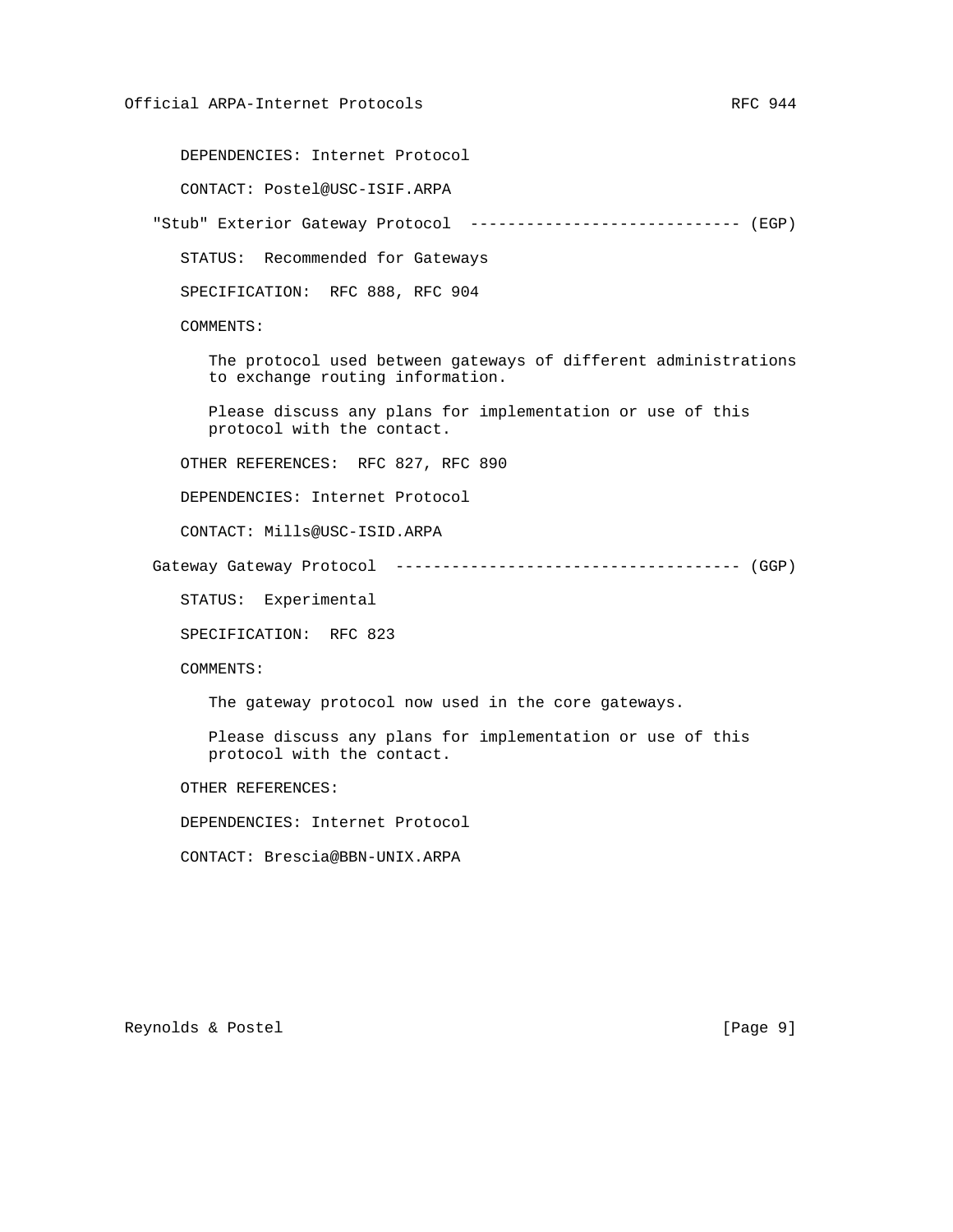Multiplexing Protocol ---------------------------------------- (MUX)

STATUS: Experimental

SPECIFICATION: IEN 90

COMMENTS:

 Defines a capability to combine several segments from different higher level protocols in one IP datagram.

 No current experiment in progress. There is some question as to the extent to which the sharing this protocol envisions can actually take place. Also, there are some issues about the information captured in the multiplexing header being (a) insufficient, or (b) over specific.

 Please discuss any plans for implementation or use of this protocol with the contact.

OTHER REFERENCES:

DEPENDENCIES: Internet Protocol

CONTACT: Postel@USC-ISIF.ARPA

Stream Protocol ----------------------------------------------- (ST)

STATUS: Experimental

SPECIFICATION: IEN 119

COMMENTS:

 A gateway resource allocation protocol designed for use in multihost real time applications.

 The implementation of this protocol has evolved and may no longer be consistent with this specification. The document should be updated and issued as an RFC.

 Please discuss any plans for implementation or use of this protocol with the contact.

OTHER REFERENCES:

DEPENDENCIES: Internet Protocol

CONTACT: jwf@LL-EN.ARPA

Reynolds & Postel [Page 10]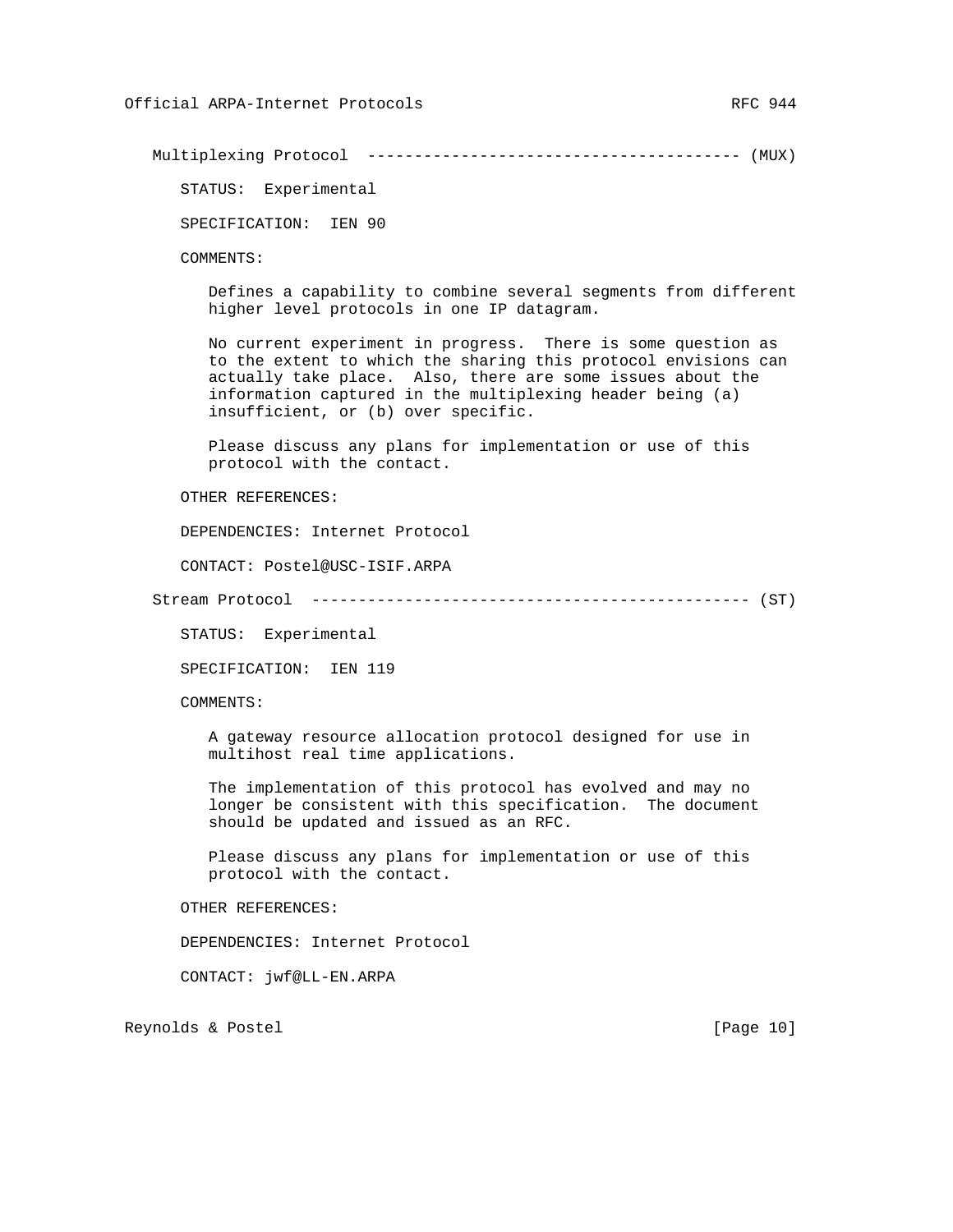Network Voice Protocol ------------------------------------ (NVP-II)

STATUS: Experimental

SPECIFICATION: ISI Internal Memo

COMMENTS:

Defines the procedures for real time voice conferencing.

 The specification is an ISI Internal Memo which should be updated and issued as an RFC.

 Please discuss any plans for implementation or use of this protocol with the contact.

OTHER REFERENCES: RFC 741

DEPENDENCIES: Internet Protocol, Stream Protocol

CONTACT: Casner@USC-ISIB.ARPA

Reliable Data Protocol --------------------------------------- (RDP)

STATUS: Experimental

SPECIFICATION: RFC 908

COMMENTS:

 This protocol is designed to efficiently support the bulk transfer of data for such host monitoring and control applications as loading/dumping and remote debugging. The protocol is intended to be simple to implement but still be efficient in environments where there may be long transmission delays and loss or non-sequential delivery of message segments.

OTHER REFERENCES:

DEPENDENCIES: Internet Protocol

CONTACT: CWelles@BBN-UNIX.ARPA

Reynolds & Postel [Page 11]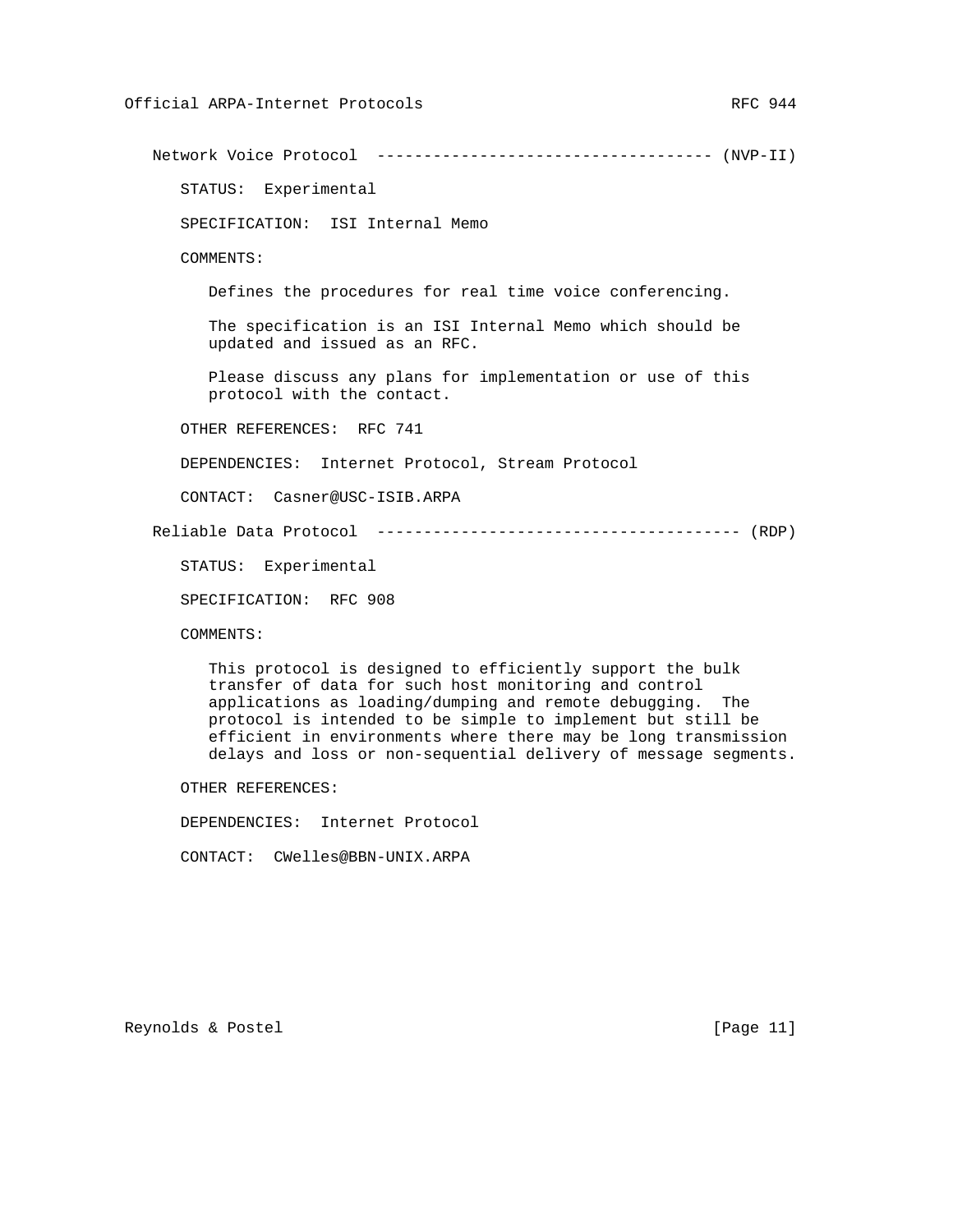Internet Reliable Transaction Protocol ---------------------- (IRTP)

STATUS: Experimental

SPECIFICATION: RFC 938

COMMENTS:

 This protocol is a transport level host to host protocol designed for an internet environment. While the issues discussed may not be directly relevant to the research problems of the DARPA community, they may be interesting to a number of researchers and implementors.

OTHER REFERENCES:

DEPENDENCIES: Internet Protocol

CONTACT: Trudy@ACC.ARPA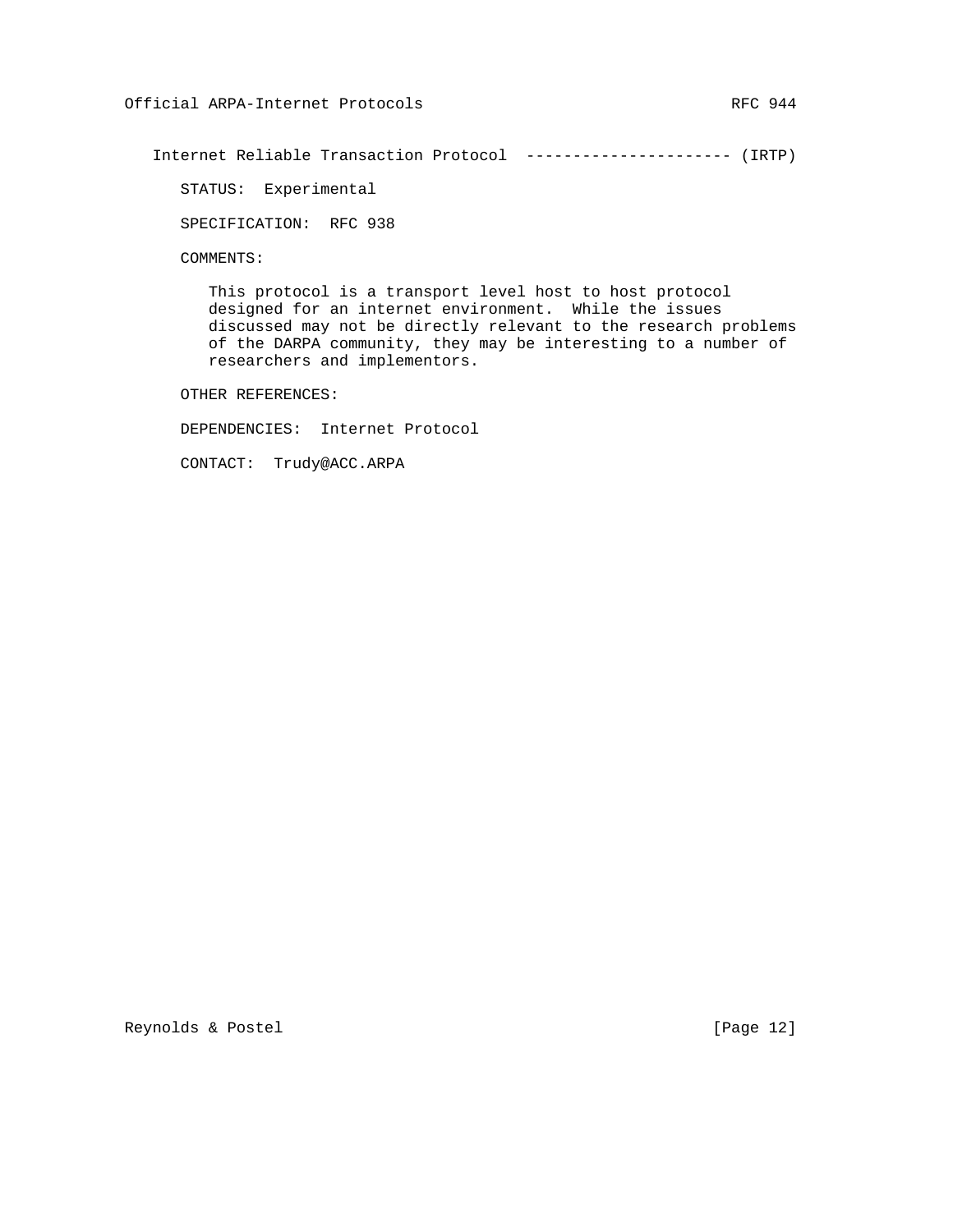# APPLICATION LEVEL

Telnet Protocol ------------------------------------------- (TELNET)

STATUS: Recommended

 SPECIFICATION: RFC 854 (in "Internet Telnet Protocol and Options")

COMMENTS:

The protocol for remote terminal access.

 This has been revised since the IPTW. RFC 764 in IPTW is now obsolete.

OTHER REFERENCES:

MIL-STD-1782 - Telnet Protocol

DEPENDENCIES: Transmission Control Protocol

CONTACT: Postel@USC-ISIF.ARPA

Reynolds & Postel [Page 13]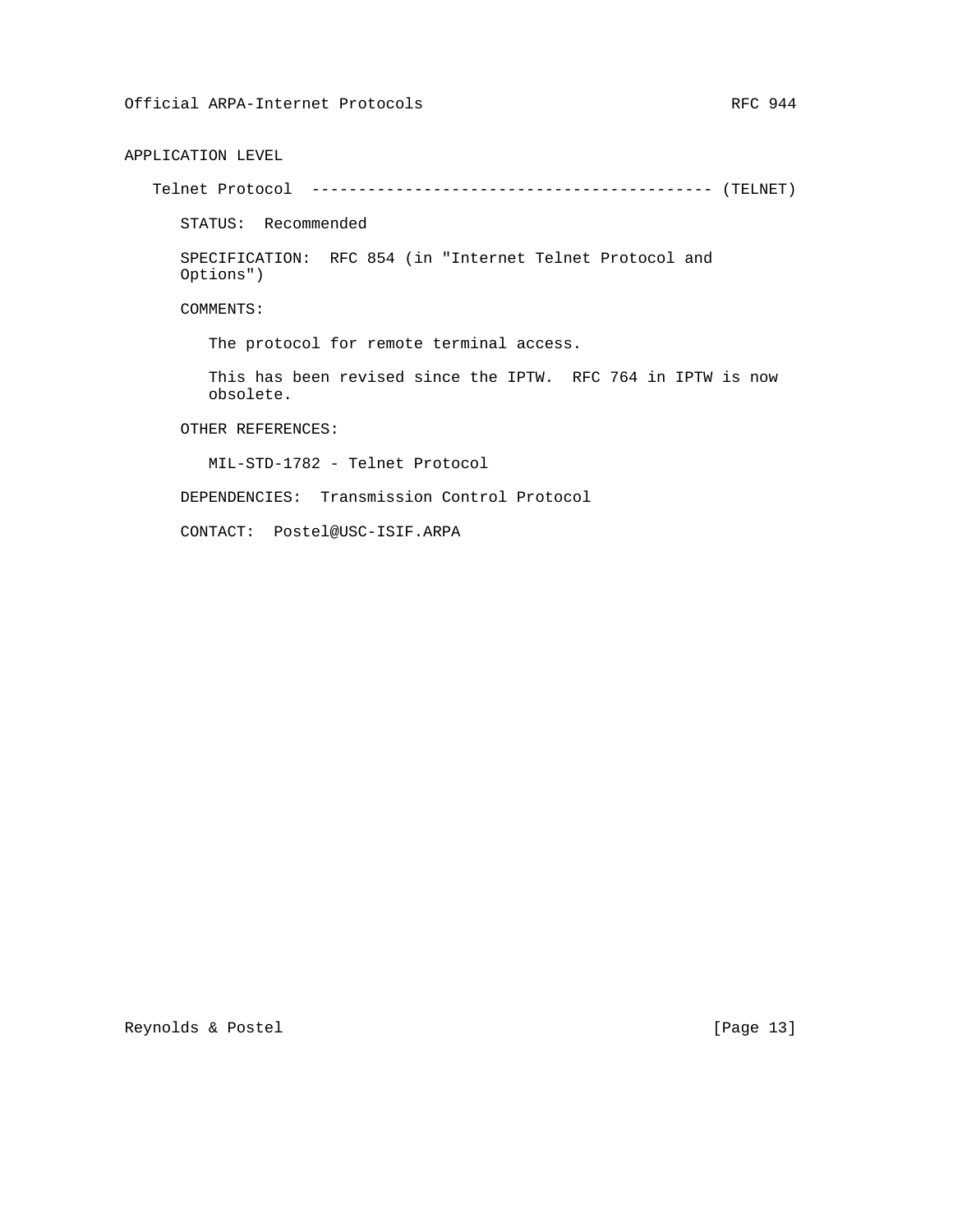Telnet Options ------------------------------------ (TELNET-OPTIONS)

STATUS: Elective

 SPECIFICATION: General description of options: RFC 855 (in "Internet Telnet Protocol and Options")

| Number            | Name                                         | RFC NIC ITP APH USE     |    |        |    |
|-------------------|----------------------------------------------|-------------------------|----|--------|----|
| 0                 | Binary Transmission                          | $856$ ----- yes obs yes |    |        |    |
| $\mathbf{1}$      | Echo                                         | $857$ ----- yes obs yes |    |        |    |
| $\overline{2}$    | Reconnection                                 | 15391 no yes            |    |        | no |
| 3                 | Suppress Go Ahead                            | $858$ ----- yes obs yes |    |        |    |
| 4                 | Approx Message Size Negotiation              | 15393 no yes            |    |        | no |
| 5                 | Status                                       | $859$ ----- yes obs yes |    |        |    |
| 6                 | Timing Mark                                  | 860 ----- yes obs yes   |    |        |    |
| 7                 | Remote Controlled Trans and Echo             | 726 39237               |    | no yes | no |
| 8                 | Output Line Width                            | 20196                   |    | no yes | no |
| 9                 | Output Page Size                             | $\ldots$ 20197          |    | no yes | no |
| 10                | Output Carriage-Return Disposition 652 31155 |                         |    | no yes | no |
| 11                | Output Horizontal Tabstops                   | 653 31156               |    | no yes | no |
| $12 \overline{ }$ | Output Horizontal Tab Disposition 654 31157  |                         |    | no yes | no |
| 13                | Output Formfeed Disposition 655 31158        |                         |    | no yes | no |
| 14                | Output Vertical Tabstops                     | 656 31159               |    | no yes | no |
| 15                | Output Vertical Tab Disposition 657 31160    |                         |    | no yes | no |
| 16                | Output Linefeed Disposition                  | 658 31161               |    | no yes | no |
| 17                | Extended ASCII                               | 698 32964               |    | no yes | no |
| 18                | Logout                                       | 727 40025               |    | no yes | no |
| 19                | Byte Macro                                   | 735 42083               |    | no yes | no |
| 20                | Data Entry Terminal                          | 732 41762               |    | no yes | no |
| 21                | SUPDUP                                       | 734 736 42213           |    | no yes | no |
| 22                | SUPDUP Output                                | 749 45449               | no | no     | no |
| 23                | Send Location                                | $779$ -----             | no | no     | no |
| 24                | Terminal Type                                | $930$ -----             | no | no     | no |
| 25                | End of Record                                | $885$ -----             | no | no     | no |
| 26                | TACACS User Identification                   | $927 - - - -$           | no | no     | no |
| 27                | Output Marking                               | $933$ -----             | no | no     | no |
| 255               | Extended-Options-List                        | $861$ ----- yes obs yes |    |        |    |

(obs = obsolete)

 The ITP column indicates if the specification is included in the Internet Telnet Protocol and Options. The APH column indicates if the specification is included in the ARPANET Protocol Handbook. The USE column of the table above indicates which options are in general use.

Reynolds & Postel [Page 14]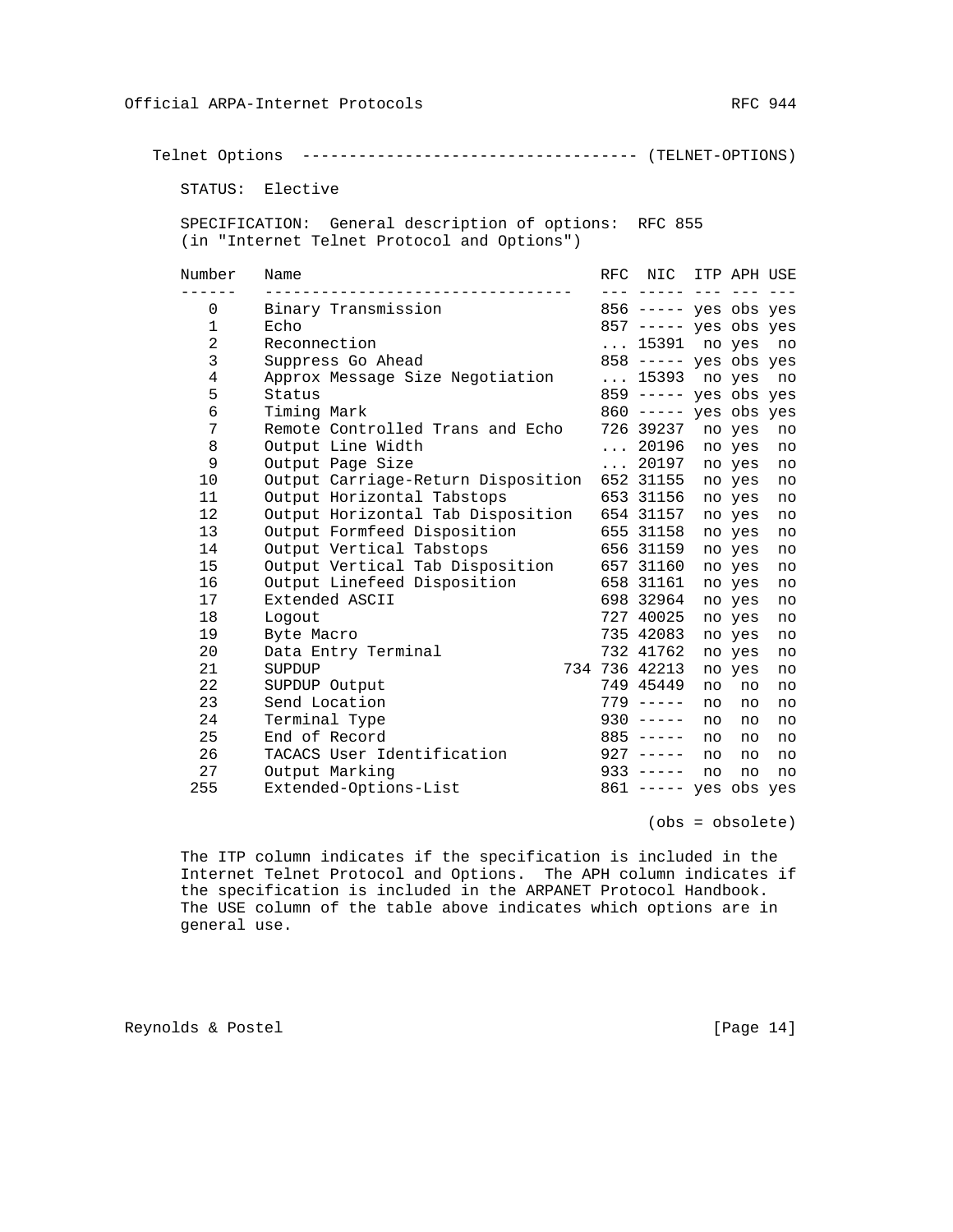### COMMENTS:

 The Binary Transmission, Echo, Suppress Go Ahead, Status, Timing Mark, and Extended Options List options have been recently updated and reissued. These are the most frequently implemented options.

 The remaining options should be reviewed and the useful ones should be revised and reissued. The others should be eliminated.

 The following are recommended: Binary Transmission, Echo, Suppress Go Ahead, Status, Timing Mark, and Extended Options List.

OTHER REFERENCES:

DEPENDENCIES: Telnet

CONTACT: Postel@USC-ISIF.ARPA

File Transfer Protocol --------------------------------------- (FTP)

STATUS: Recommended

SPECIFICATION: RFC 765 (in IPTW)

COMMENTS:

 The protocol for moving files between Internet hosts. Provides for access control and negotiation of file parameters.

 There are a number of minor corrections to be made. A major change is the deletion of the mail commands, and a major clarification is needed in the discussion of the management of the data connection. Also, a suggestion has been made to include some directory manipulation commands (RFC 775).

 Even though the MAIL features are defined in this document, they are not to be used. The SMTP protocol is to be used for all mail service in the Internet.

Data Connection Management:

 a. Default Data Connection Ports: All FTP implementations must support use of the default data connection ports, and only the User-PI may initiate the use of non-default ports.

b. Negotiating Non-Default Data Ports: The User-PI may

Reynolds & Postel [Page 15]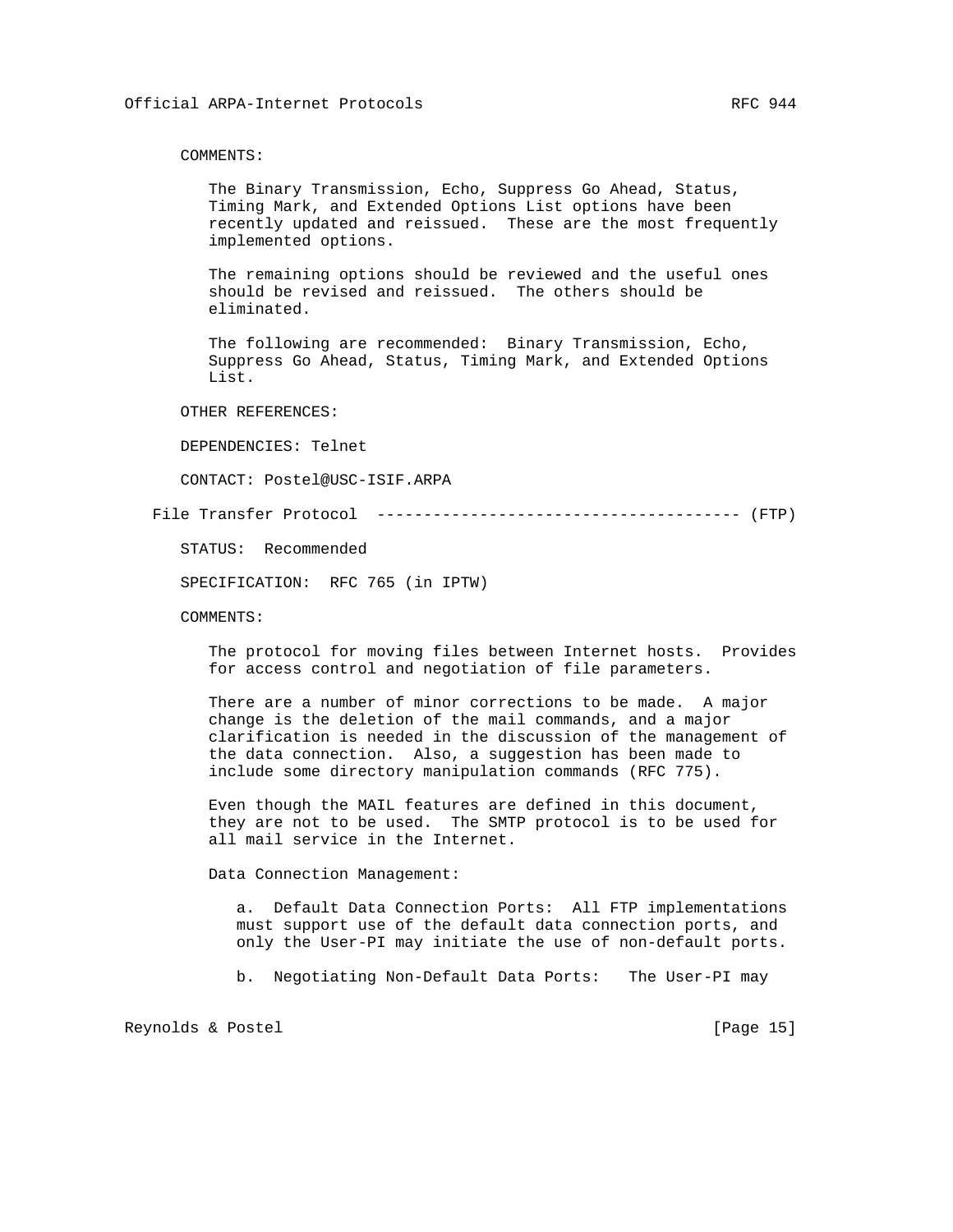specify a non-default user side data port with the PORT command. The User-PI may request the server side to identify a non-default server side data port with the PASV command. Since a connection is defined by the pair of addresses, either of these actions is enough to get a different data connection, still it is permitted to do both commands to use new ports on both ends of the data connection.

 c. Reuse of the Data Connection: When using the stream mode of data transfer the end of the file must be indicated by closing the connection. This causes a problem if multiple files are to be transfered in the session, due to need for TCP to hold the connection record for a time out period to guarantee the reliable communication. Thus the connection can not be reopened at once.

 There are two solutions to this problem. The first is to negotiate a non-default port (as in (b) above). The second is to use another transfer mode.

 A comment on transfer modes. The stream transfer mode is inherently unreliable, since one can not determine if the connection closed prematurely or not. The other transfer modes (Block, Compressed) do not close the connection to indicate the end of file. They have enough FTP encoding that the data connection can be parsed to determine the end of the file. Thus using these modes one can leave the data connection open for multiple file transfers.

Why this was not a problem with the old NCP FTP:

 The NCP was designed with only the ARPANET in mind. The ARPANET provides very reliable service, and the NCP counted on it. If any packet of data from an NCP connection were lost or damaged by the network the NCP could not recover. It is a tribute to the ARPANET designers that the NCP FTP worked so well.

 The TCP is designed to provide reliable connections over many different types of networks and interconnections of networks. TCP must cope with a set of networks that can not promise to work as well as the ARPANET. TCP must make its own provisions for end-to-end recovery from lost or damaged packets. This leads to the need for the connection phase-down time-out. The NCP never had to deal with acknowledgements or retransmissions or many other

Reynolds & Postel [Page 16]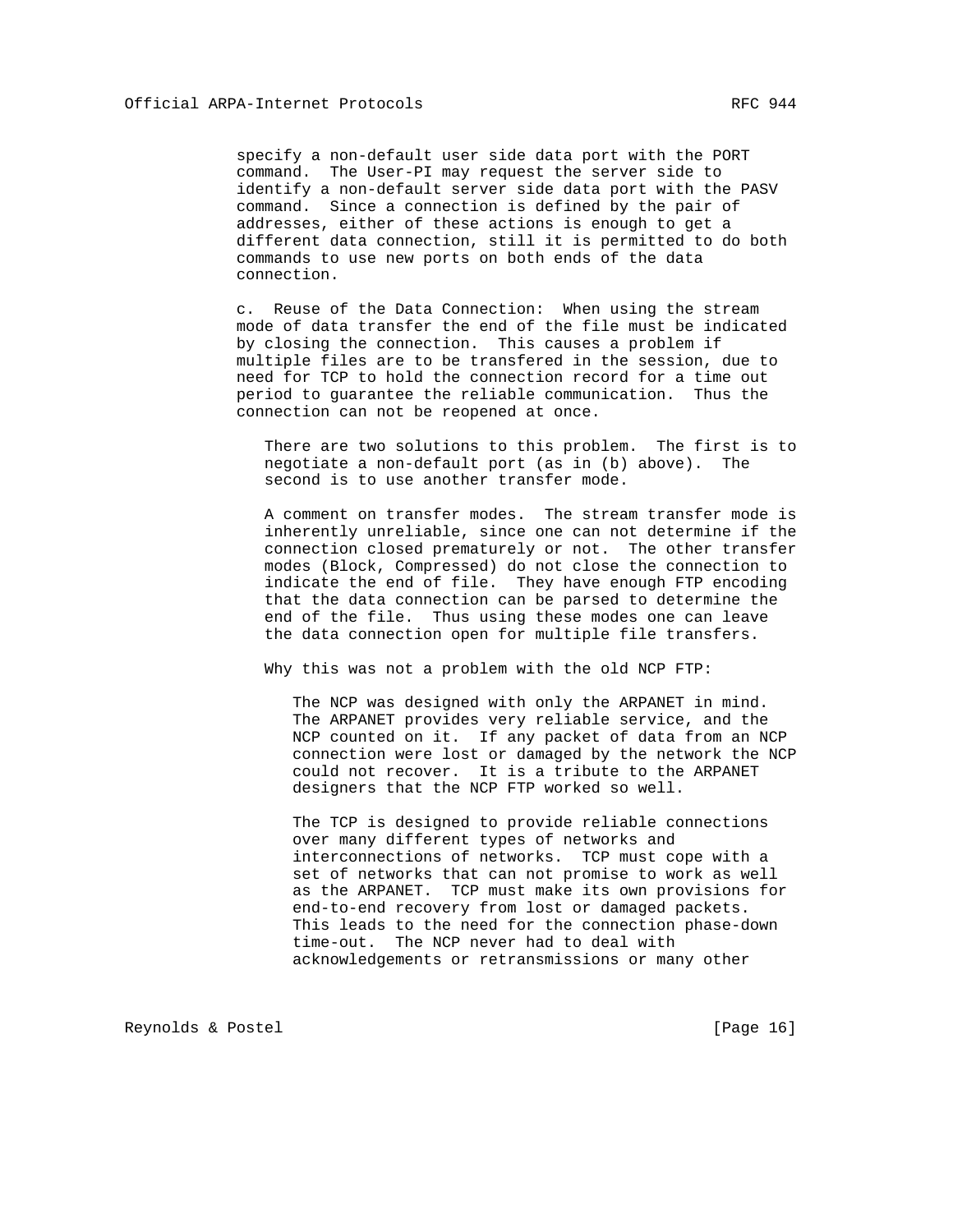things the TCP must do to make connection reliable in a more complex world.

LIST and NLST:

 There is some confusion about the LIST an NLST commands, and what is appropriate to return. Some clarification and motivation for these commands should be added to the specification.

Multiple 1xx Replies:

 There is some difference of opinion about the use of multiple 1xx responses during command processing. This issue comes up particularly in processing the RETR and STOR commands. The two opinions are summarized below.

For Exactly One 1xx Response:

 When a RETR or SEND command is started, the server is supposed to give an "intermediate reply" of 1xx when it is opening the data connection. Currently, some FTP servers give two 1xx messages. This causes problems for single-thread FTP user implementations. After reading the first intermediate reply, they go off to do the transfer. The second 1xx message is not seen until the end of the transfer. The RFC gives a state diagram of the form:



 This implies any number of 1xx's (including 0). There is a suspicion that this is just sloppy diagraming, and that the intent is clear from other parts of the RFC.

 The FTP specification states that the reason for intermediate replies is to allow implementations that can't do any better to know when to stop listening to the control channel and switch their attention to the data channel. Given this intent, it seems clear that there should be exactly one 1xx reply at the start of the transfer.

The FTP specification is ambiguous in this regard. The

Reynolds & Postel [Page 17]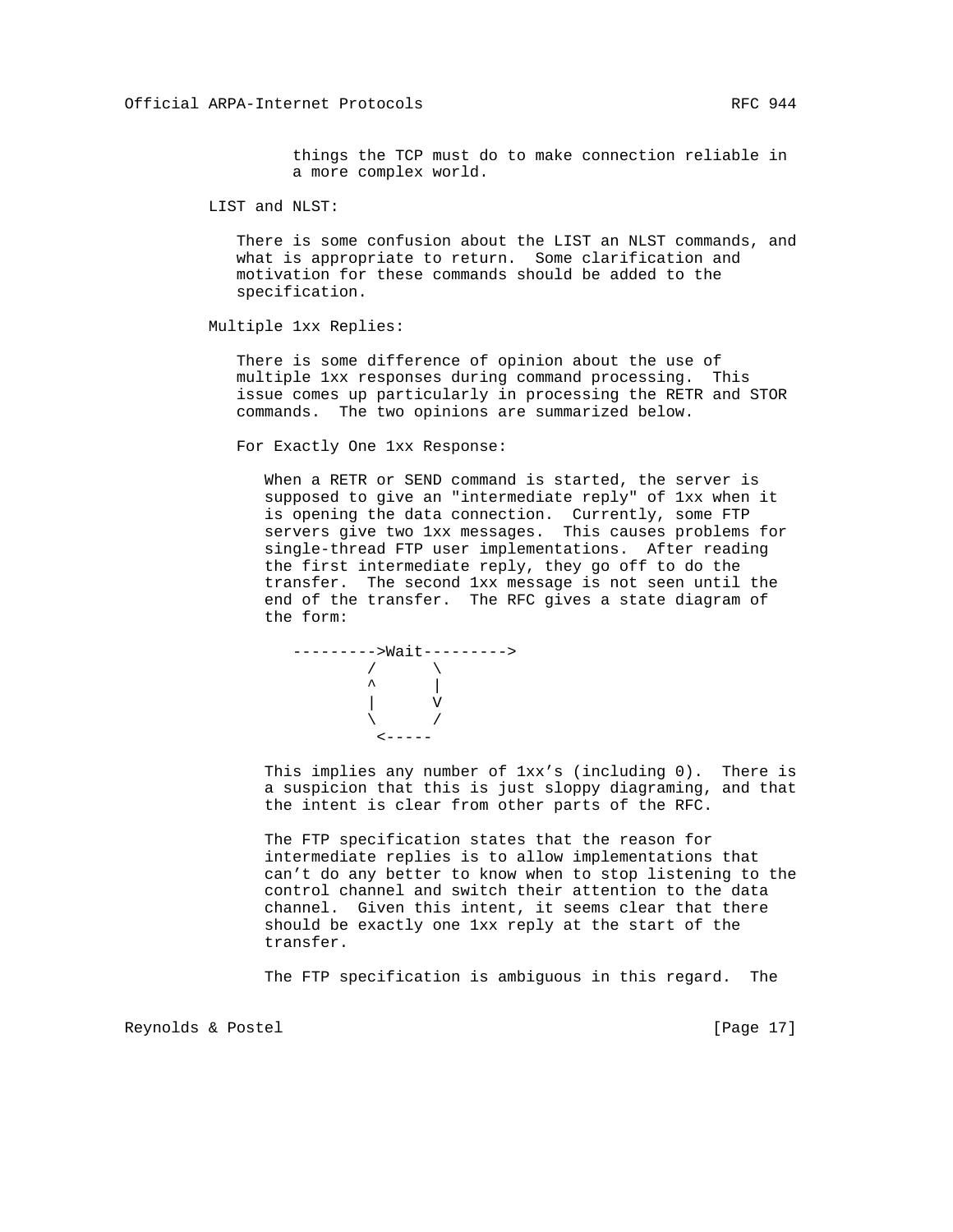state diagrams appear to sanction any number of responses. But the charts before them do not. And from the intent, it seems obvious that exactly one is the right thing.

 Consider an implementation on a PC. It is fairly hard to do parallel processing there. It should be possible for a PC implementation to stop paying attention to the control channel and start reading the file from the data channel when he sees the 1xx response. The only way this can work is if there is only one 1xx response.

 Of course, one could make it a requirement that every FTP implementation must be based on good enough interrupt technology so that it can field extra responses during the transfer. But what would such a constraint buy? Just the ability to have both a 125 and a 150 response. It doesn't seem worth the price. You could just as well combine the information in those responses into a single one.

For Multiple 1xx Responses:

 The multiple 1xx messages arose because the new TCP specification omitted the 050 spontaneous reply code. A solution was to change an 050 informational message to a 1xx message, creating both a 125 and a 150.

 The state diagrams clearly allow this, and the "Command-Reply Sequences" section does not contradict it. A multiple 1xx implementation is in accord with the formal reply specifications.

 A multiple 1xx implementation works with the TOPS-20 FTP's and with a number of different UNIX implementations, and the LOCUS system. So, a lot of implementors must follow state diagrams in preference to prose.

 However, the observation is certainly correct that page 34 of the specification suggests that 1xx replies can be used by single-thread user implementations to switch attention to the data connection. This would allow only a single 1xx message, in contradiction to the state diagrams. It seems a bit strong, however, to call the one sentence on page 34 "the intent" of the specification, since it is contradicted by the format specification of replies.

Reynolds & Postel [Page 18]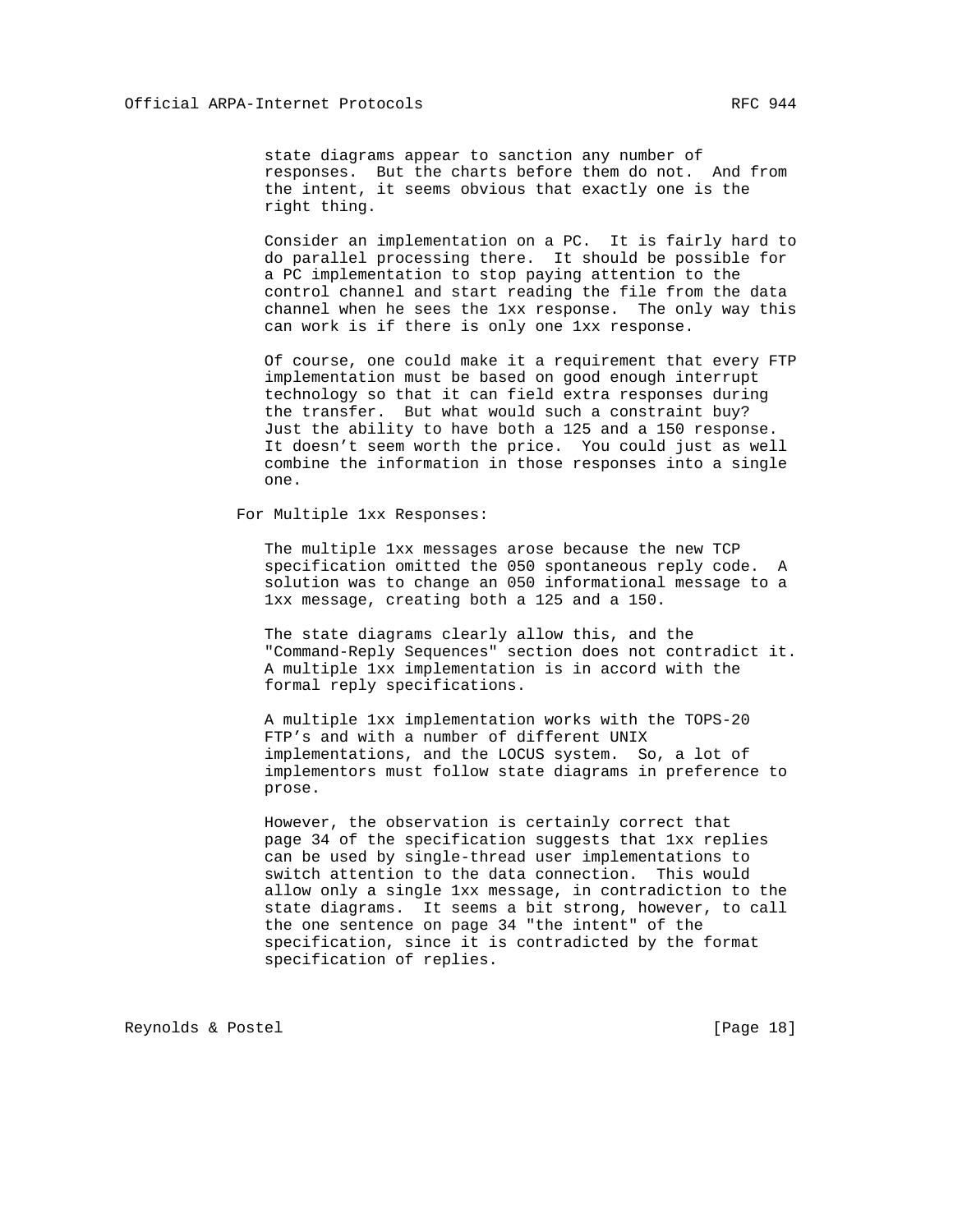A side discussion favoring more status information:

 One view has always assumed a two-thread implementation. In this view, most user implementations are deficient because they do not allow the user to enter a STATUS command during data transfer. A cynic might say that is because the Computer Scientists who did these implementations only do "Toy" file transfers, and often use "Toy" operating systems.

 There has been some complaints from the Toy systems crowd recently that FTP is too complicated. Well, it may be too complicated for Toy systems, but in fact it is too simple for many Real file systems. For example, it has no way to encode a "library" (i.e., a named collection of subfiles). It is (barely) adequate for shipping around files of text, but not much more.

 With the notable exception of Multics and UNIX, many operating systems support complex file structures of which the user must be aware. One is not doing the user a favor by hiding details that may reach out and bite him. That is the reason some FTPs put out a large informative message at the beginning of the transfer, specifying the file baroqueness that is involved. As a Computer Scientist, you may find that message annoying, but if you had to use MVS very much, you would find it helpful, informative, and maybe even reassuring. Some believe that as DARPA technology moves into the production environment of DDN, there will be user requirements for such informative messages for a variety of vendor operating systems.

 To provide important information to the user the specification should either allow multiple 1xx messages, or restore the old spontaneous reply category. In fact, the latter is preferable; this information should be displayed to the user, but a user FTP might swallow 1xx messages without displaying their text.

#### The Answer:

 Following the Robustness Principle (a protocol implementation ought to inflict minimal pain and accept maximal pain) there should be only one 1xx response. That is, those FTP servers that now issue two 1xx responses should combine them.

Reynolds & Postel [Page 19]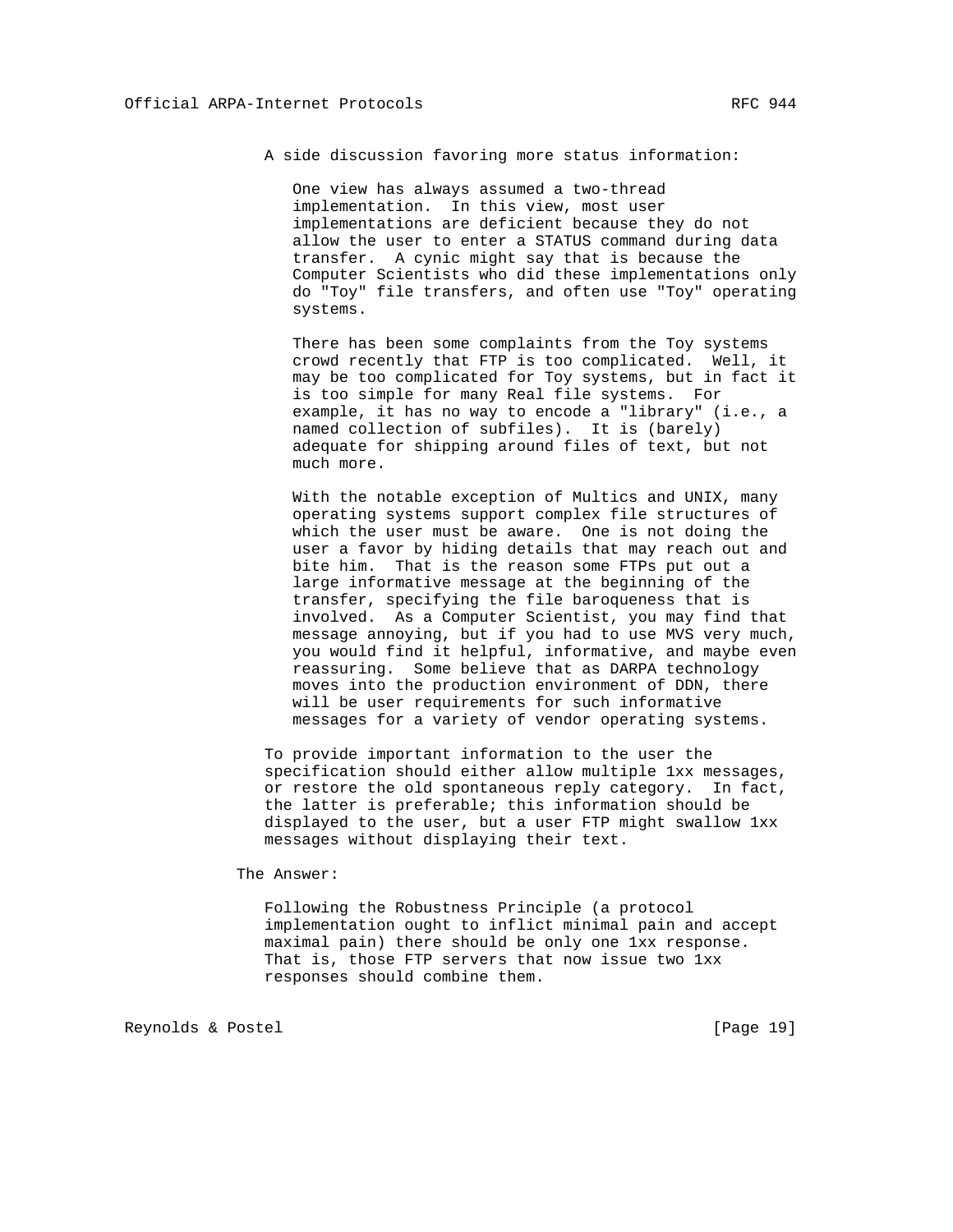OTHER REFERENCES:

RFC 678 - Document File Format Standards

MIL-STD-1780 - File Transfer Protocol

DEPENDENCIES: Transmission Control Protocol

CONTACT: Postel@USC-ISIF.ARPA

Trivial File Transfer Protocol ------------------------------ (TFTP)

STATUS: Elective

SPECIFICATION: RFC 783 (in IPTW)

COMMENTS:

 A very simple file moving protocol, no access control is provided.

This is in use in several local networks.

 Ambiguities in the interpretation of several of the transfer modes should be clarified, and additional transfer modes could be defined. Additional error codes could be defined to more clearly identify problems.

OTHER REFERENCES:

DEPENDENCIES: User Datagram Protocol

CONTACT: Postel@USC-ISIF.ARPA

Simple File Transfer Protocol ------------------------------- (SFTP)

STATUS: Experimental

SPECIFICATION: RFC 913

COMMENTS:

 SFTP is a simple file transfer protocol. It fills the need of people wanting a protocol that is more useful than TFTP but easier to implement (and less powerful) than FTP. SFTP supports user access control, file transfers, directory listing, directory changing, file renaming and deleting.

SFTP can be implemented with any reliable 8-bit byte stream

Reynolds & Postel [Page 20]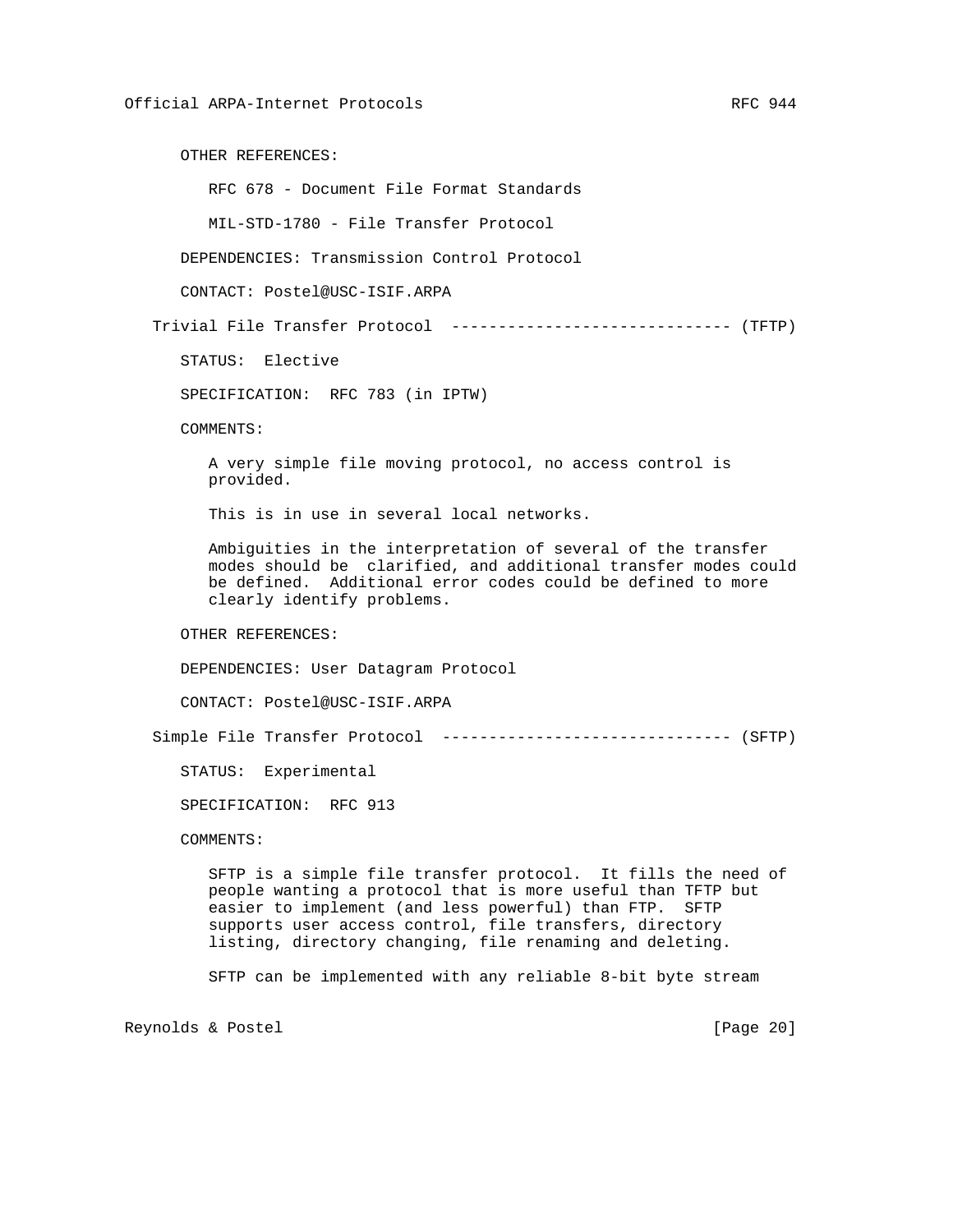oriented protocol, this document describes its TCP specification. SFTP uses only one TCP connection; whereas TFTP implements a connection over UDP, and FTP uses two TCP connections (one using the TELNET protocol).

 Please discuss any plans for implementation or use of this protocol with the contact.

OTHER REFERENCES:

DEPENDENCIES: Transmission Control Protocol

CONTACT: MKL@MIT-XX.ARPA

Simple Mail Transfer Protocol ------------------------------- (SMTP)

STATUS: Recommended

SPECIFICATION: RFC 821 (in "Internet Mail Protocols")

COMMENTS:

The procedure for transmitting computer mail between hosts.

 This has been revised since the IPTW, it is in the "Internet Mail Protocols" volume of November 1982. RFC 788 (in IPTW) is obsolete.

 There have been many misunderstandings and errors in the early implementations. Some documentation of these problems can be found in the file [ISIF]<SMTP>MAIL.ERRORS.

 Some minor differences between RFC 821 and RFC 822 should be resolved.

OTHER REFERENCES:

RFC 822 - Mail Header Format Standards

 This has been revised since the IPTW, it is in the "Internet Mail Protocols" volume of November 1982. RFC 733 (in IPTW) is obsolete. Further revision of RFC 822 is needed to correct some minor errors in the details of the specification.

MIL-STD-1781 - Simple Mail Transfer Protocol (SMTP)

DEPENDENCIES: Transmission Control Protocol

Reynolds & Postel [Page 21]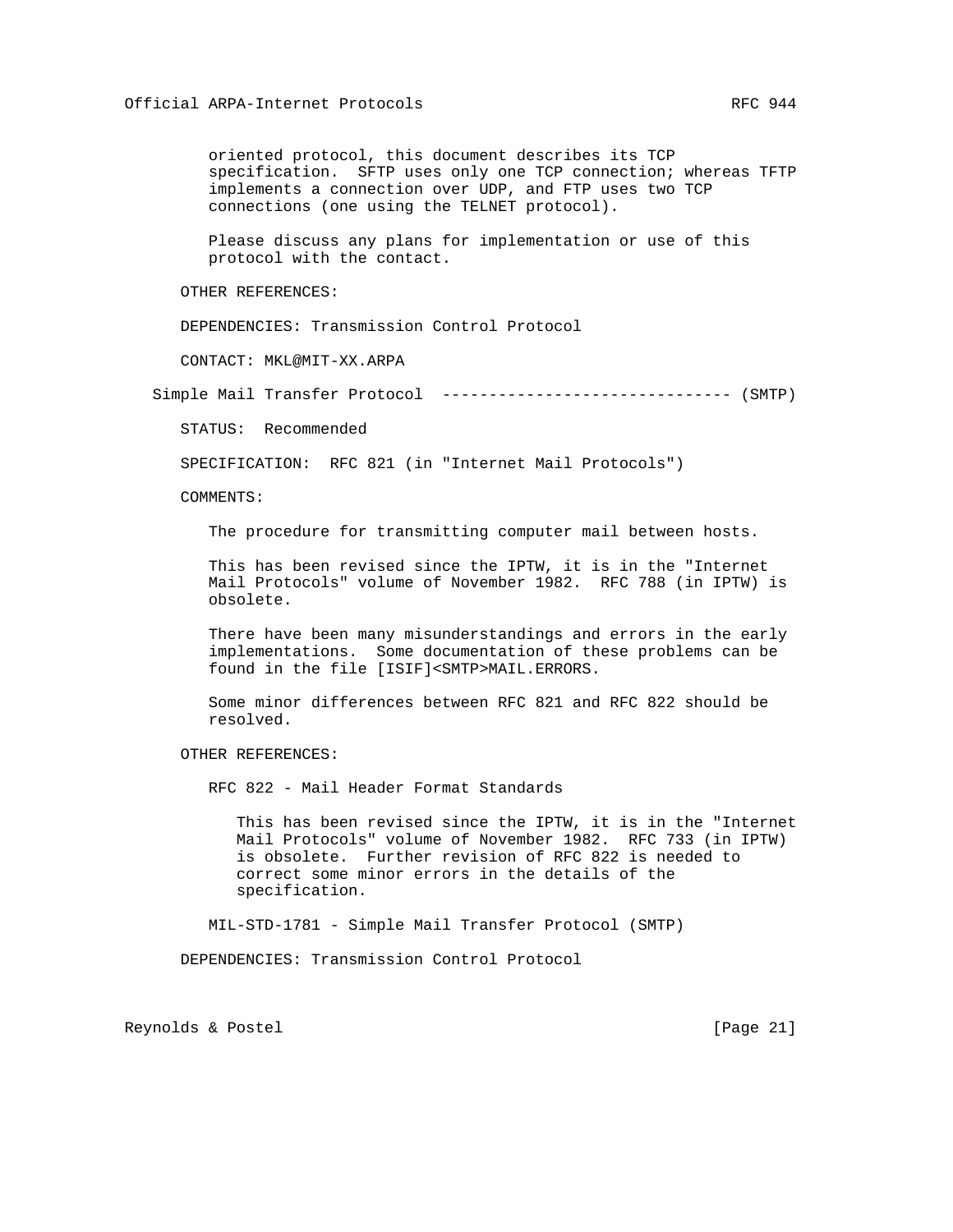CONTACT: Postel@USC-ISIF.ARPA

Resource Location Protocol ----------------------------------- (RLP)

STATUS: Elective

SPECIFICATION: RFC 887

COMMENTS:

 A resource location protocol for use in the ARPA-Internet. This protocol utilizes the User Datagram Protocol (UDP) which in turn calls on the Internet Protocol to deliver its datagrams.

OTHER REFERENCES:

DEPENDENCIES: User Datagram Protocol

CONTACT: Accetta@CMU-CS-A.ARPA

Loader Debugger Protocol ------------------------------------- (LDP)

STATUS: Experimental

SPECIFICATION: RFC 909

COMMENTS:

 Specifies a protocol for loading, dumping and debugging target machines from hosts in a network environment. It is also designed to accommodate a variety of target CPU types. It provides a powerful set of debugging services, while at the same time, it is structured so that a simple subset may be implemented in applications like boot loading where efficiency and space are at a premium.

OTHER REFERENCES:

DEPENDENCIES: Reliable Data Protocol

CONTACT: Hinden@BBN-UNIX.ARPA

Reynolds & Postel [Page 22]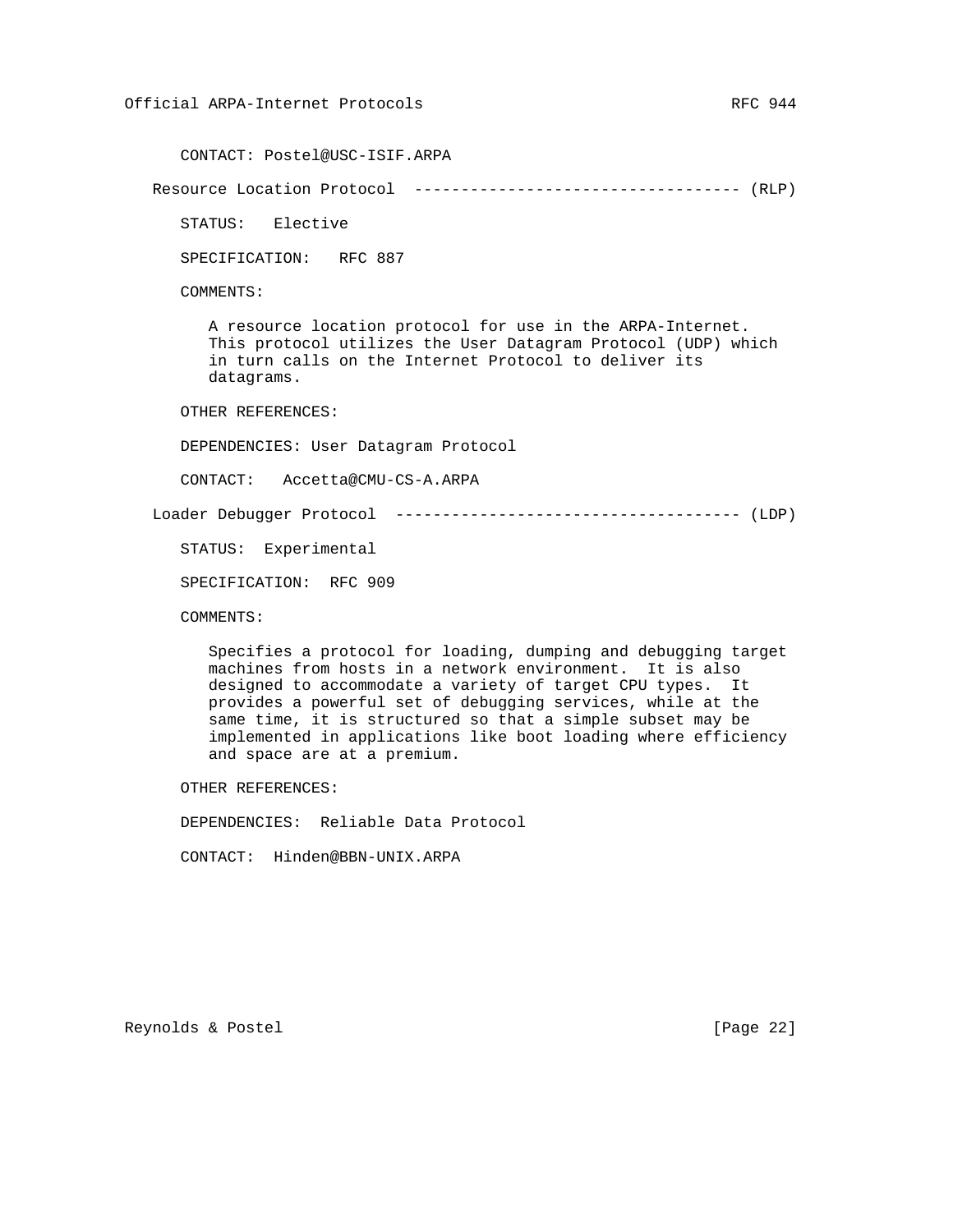Remote Job Entry --------------------------------------------- (RJE) STATUS: Elective SPECIFICATION: RFC 407 (in APH) COMMENTS: The general protocol for submitting batch jobs and retrieving the results. Some changes needed for use with TCP. No known active implementations. OTHER REFERENCES: DEPENDENCIES: File Transfer Protocol Transmission Control Protocol CONTACT: Postel@USC-ISIF.ARPA Remote Job Service ---------------------------------------- (NETRJS) STATUS: Elective SPECIFICATION: RFC 740 (in APH) COMMENTS: A special protocol for submitting batch jobs and retrieving the results used with the UCLA IBM OS system. Please discuss any plans for implementation or use of this protocol with the contact. Revision in progress. OTHER REFERENCES: DEPENDENCIES: Transmission Control Protocol

CONTACT: Braden@UCLA-CCN.ARPA

Reynolds & Postel [Page 23]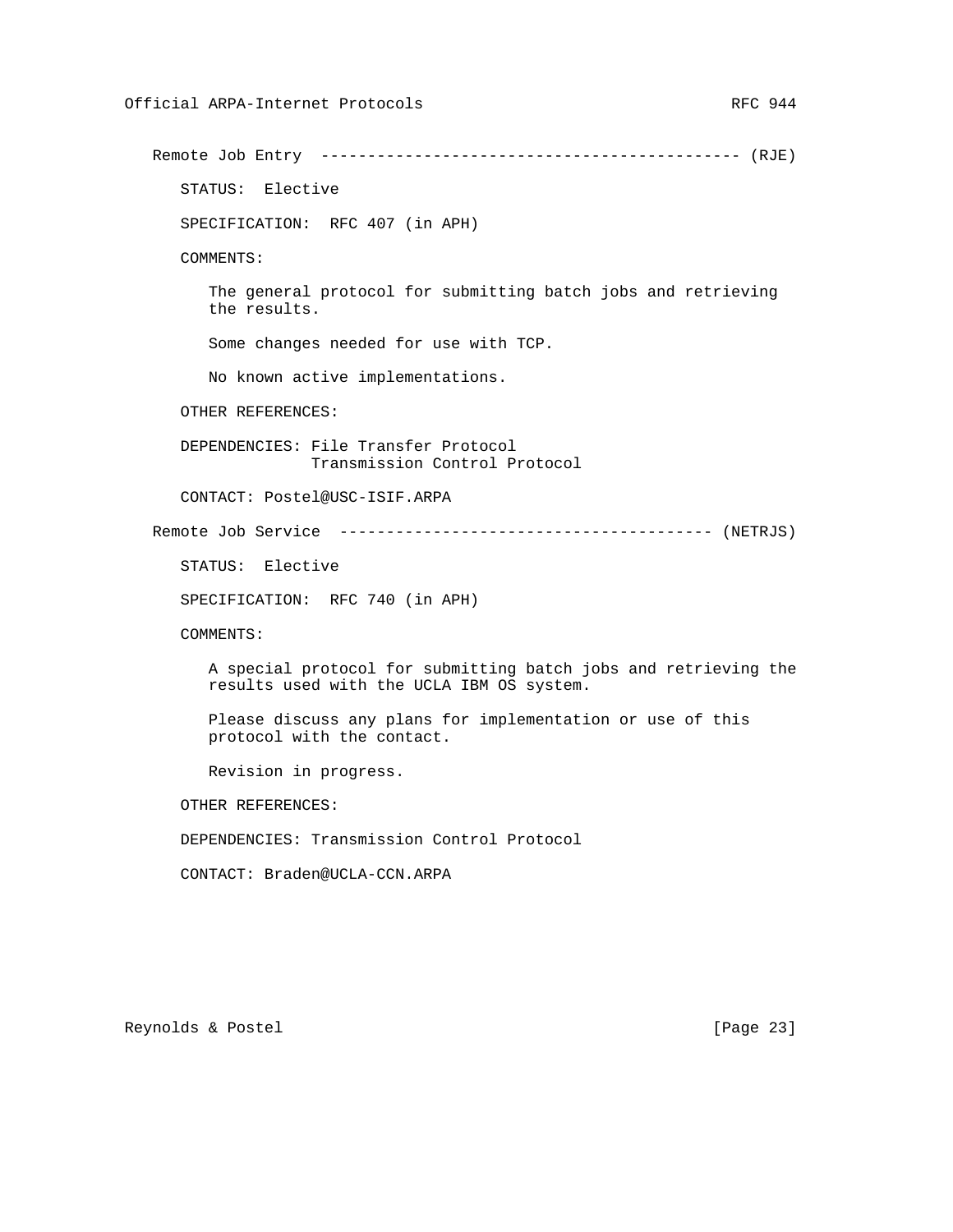Remote Telnet Service ------------------------------------ (RTELNET) STATUS: Elective SPECIFICATION: RFC 818 COMMENTS: Provides special access to user Telnet on a remote system. OTHER REFERENCES: DEPENDENCIES: Telnet, Transmission Control Protocol CONTACT: Postel@USC-ISIF.ARPA Graphics Protocol --------------------------------------- (GRAPHICS) STATUS: Elective SPECIFICATION: NIC 24308 (in APH) COMMENTS: The protocol for vector graphics. Very minor changes needed for use with TCP. No known active implementations. OTHER REFERENCES: DEPENDENCIES: Telnet, Transmission Control Protocol CONTACT: Postel@USC-ISIF.ARPA

Reynolds & Postel [Page 24]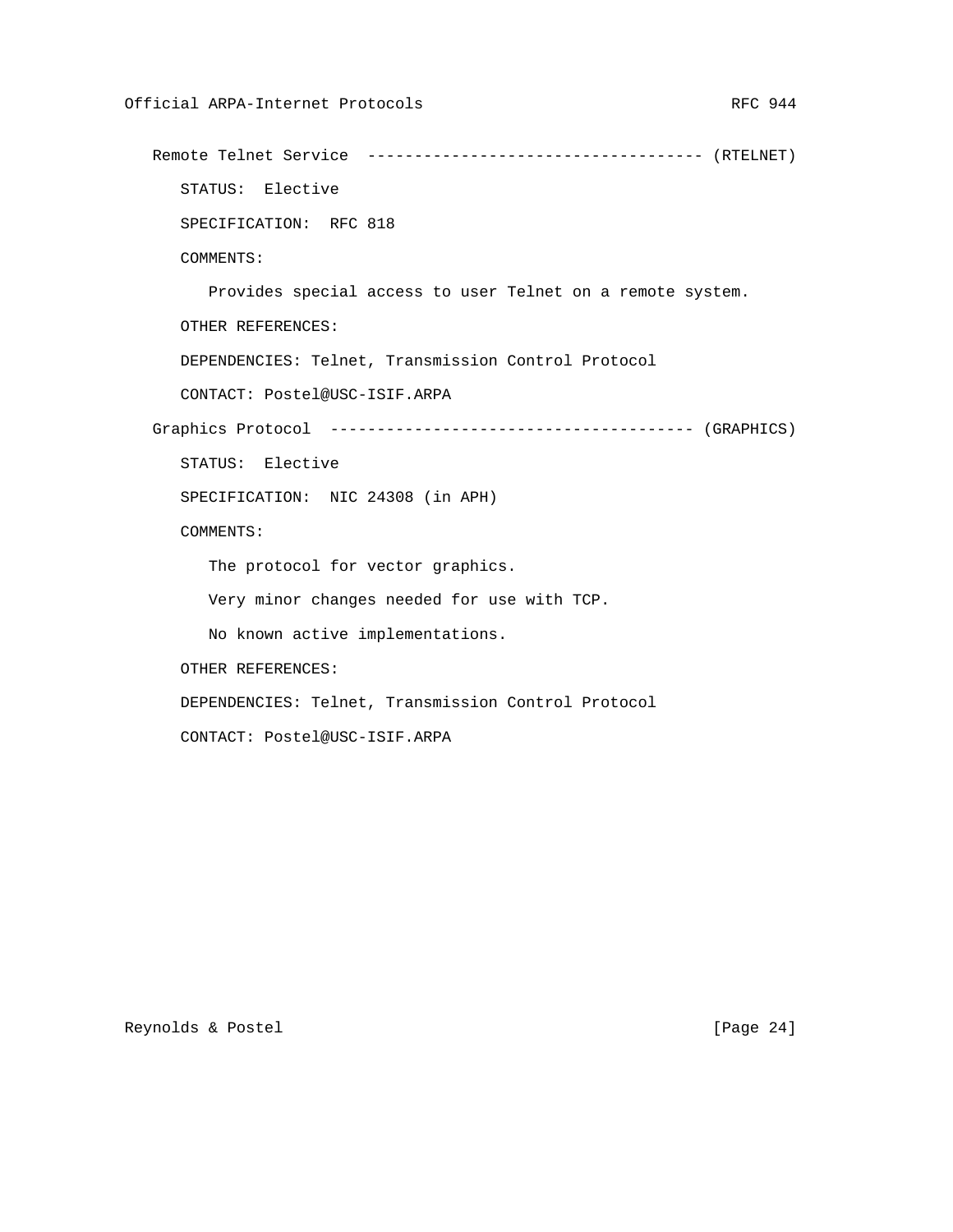```
 Echo Protocol ----------------------------------------------- (ECHO)
   STATUS: Recommended
   SPECIFICATION: RFC 862
   COMMENTS:
      Debugging protocol, sends back whatever you send it.
   OTHER REFERENCES:
   DEPENDENCIES: Transmission Control Protocol
                 or User Datagram Protocol
   CONTACT: Postel@USC-ISIF.ARPA
Discard Protocol ----------------------------------------- (DISCARD)
   STATUS: Elective
   SPECIFICATION: RFC 863
   COMMENTS:
      Debugging protocol, throws away whatever you send it.
   OTHER REFERENCES:
   DEPENDENCIES: Transmission Control Protocol
                or User Datagram Protocol
   CONTACT: Postel@USC-ISIF.ARPA
Character Generator Protocol ----------------------------- (CHARGEN)
   STATUS: Elective
   SPECIFICATION: RFC 864
   COMMENTS:
      Debugging protocol, sends you ASCII data.
   OTHER REFERENCES:
   DEPENDENCIES: Transmission Control Protocol
                 or User Datagram Protocol
```
Reynolds & Postel [Page 25]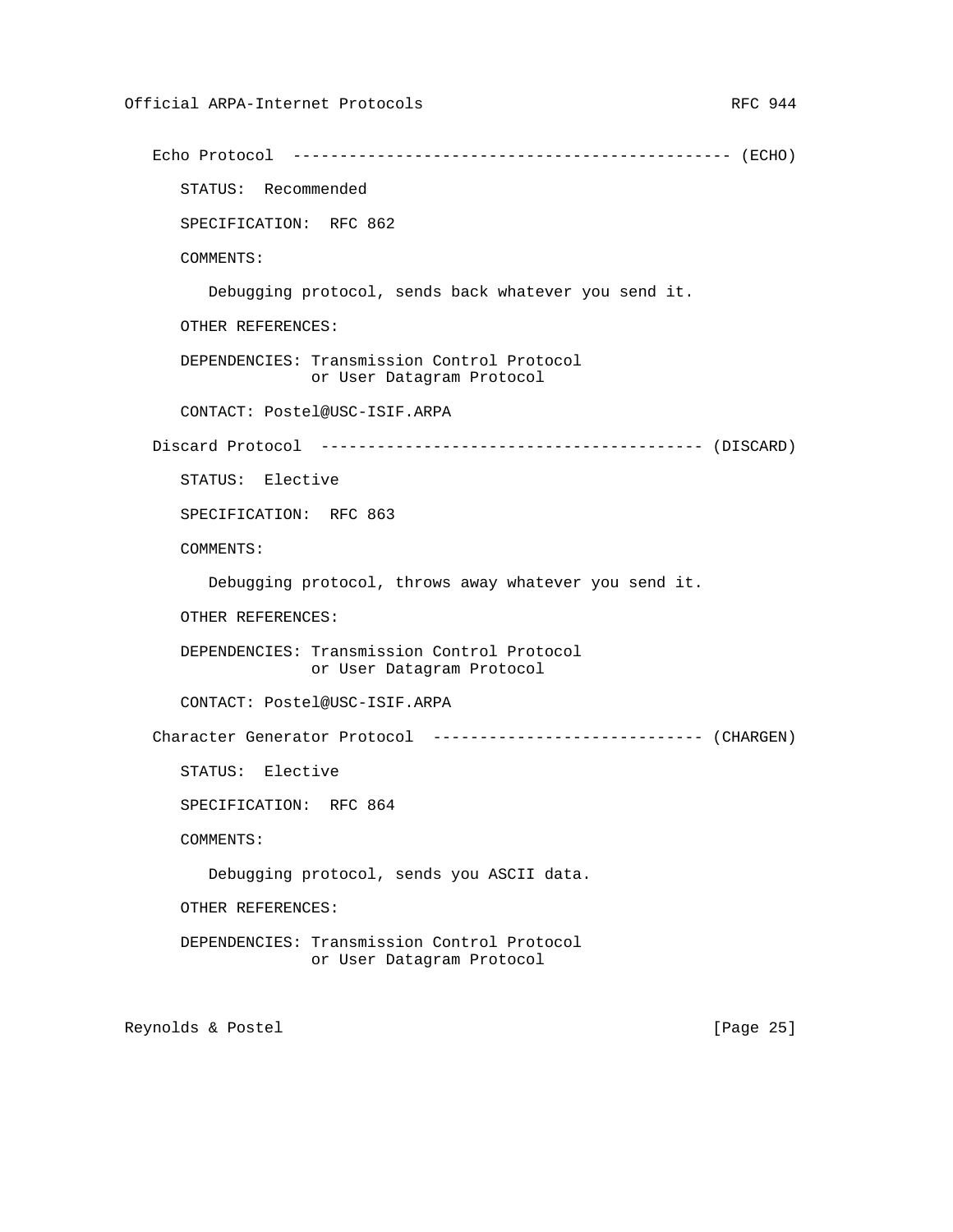CONTACT: Postel@USC-ISIF.ARPA Quote of the Day Protocol ---------------------------------- (QUOTE) STATUS: Elective SPECIFICATION: RFC 865 COMMENTS: Debugging protocol, sends you a short ASCII message. OTHER REFERENCES: DEPENDENCIES: Transmission Control Protocol or User Datagram Protocol CONTACT: Postel@USC-ISIF.ARPA Active Users Protocol -------------------------------------- (USERS) STATUS: Elective SPECIFICATION: RFC 866 COMMENTS: Lists the currently active users. OTHER REFERENCES: DEPENDENCIES: Transmission Control Protocol or User Datagram Protocol CONTACT: Postel@USC-ISIF.ARPA Finger Protocol ------------------------------------------- (FINGER) STATUS: Elective SPECIFICATION: RFC 742 (in APH) COMMENTS: Provides information on the current or most recent activity of a user.

Some extensions have been suggested.

Reynolds & Postel [Page 26]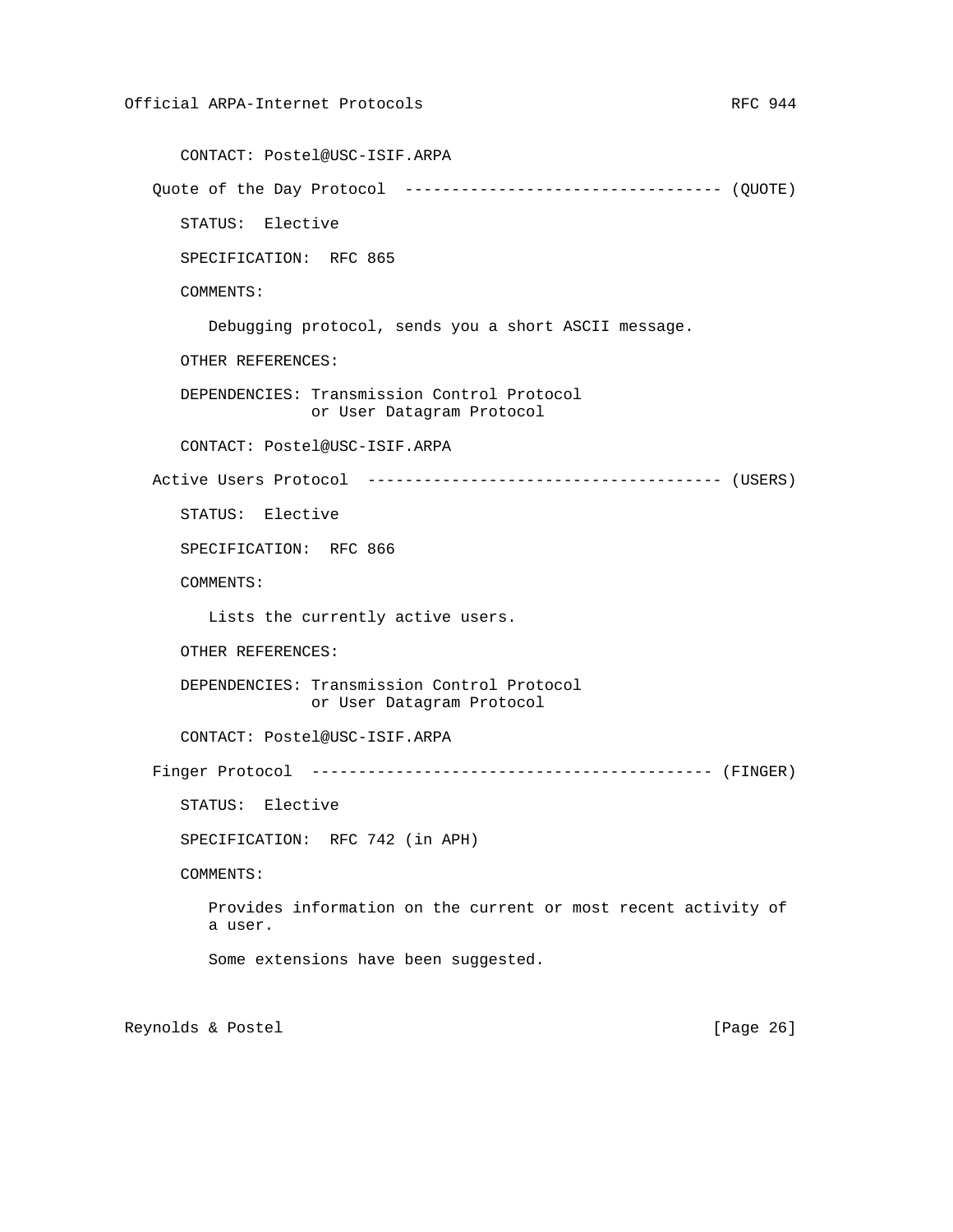Some changes are are needed for TCP. OTHER REFERENCES: DEPENDENCIES: Transmission Control Protocol CONTACT: Postel@USC-ISIF.ARPA WhoIs Protocol ------------------------------------------- (NICNAME) STATUS: Elective SPECIFICATION: RFC 812 (in IPTW) COMMENTS: Accesses the ARPANET Directory database. Provides a way to find out about people, their addresses, phone numbers, organizations, and mailboxes. OTHER REFERENCES: DEPENDENCIES: Transmission Control Protocol CONTACT: Feinler@SRI-NIC.ARPA Domain Name Protocol -------------------------------------- (DOMAIN) STATUS: Experimental SPECIFICATION: RFC 881, 882, 883 COMMENTS: OTHER REFERENCES: RFC 920 - Domain Requirements RFC 921 - Domain Name Implementation Schedule - Revised DEPENDENCIES: Transmission Control Protocol or User Datagram Protocol CONTACT: Mockapetris@USC-ISIF.ARPA

Reynolds & Postel [Page 27]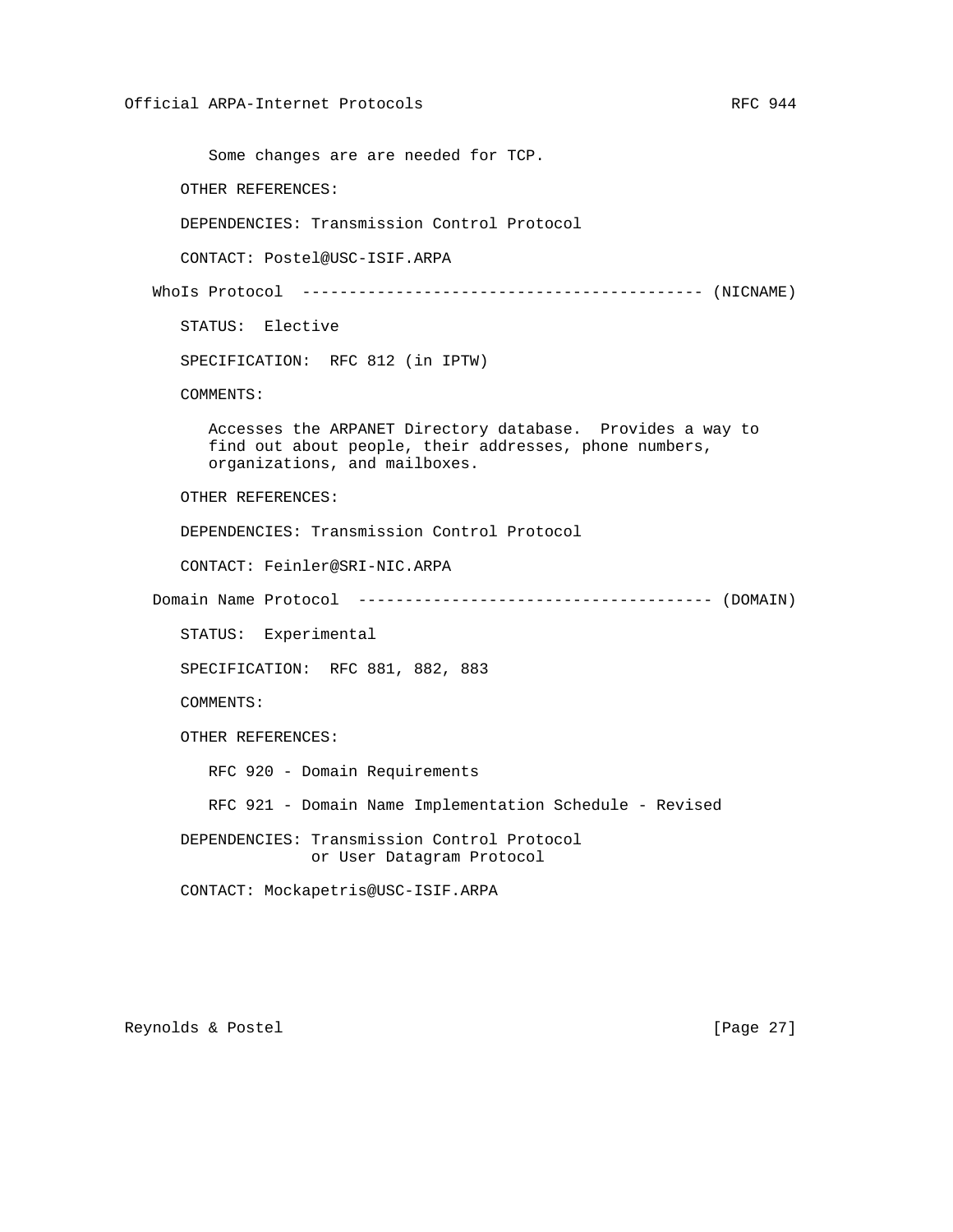HOSTNAME Protocol --------------------------------------- (HOSTNAME)

STATUS: Elective

SPECIFICATION: RFC 811 (in IPTW)

COMMENTS:

 Accesses the Registered Internet Hosts database (HOSTS.TXT). Provides a way to find out about a host in the Internet, its Internet Address, and the protocols it implements.

OTHER REFERENCES:

RFC 810 - Host Table Specification

DEPENDENCIES: Transmission Control Protocol

CONTACT: Feinler@SRI-NIC.ARPA

Host Name Server Protocol ----------------------------- (NAMESERVER)

STATUS: Experimental

SPECIFICATION: IEN 116 (in IPTW)

COMMENTS:

 Provides machine oriented procedure for translating a host name to an Internet Address.

 This specification has significant problems: 1) The name syntax is out of date. 2) The protocol details are ambiguous, in particular, the length octet either does or doesn't include itself and the op code. 3) The extensions are not supported by any known implementation.

 This protocol is now abandon in favor of the DOMAIN protocol. Further implementations of this protocol are not advised.

 Please discuss any plans for implementation or use of this protocol with the contact.

OTHER REFERENCES:

DEPENDENCIES: User Datagram Protocol

CONTACT: Postel@USC-ISIF.ARPA

Reynolds & Postel [Page 28]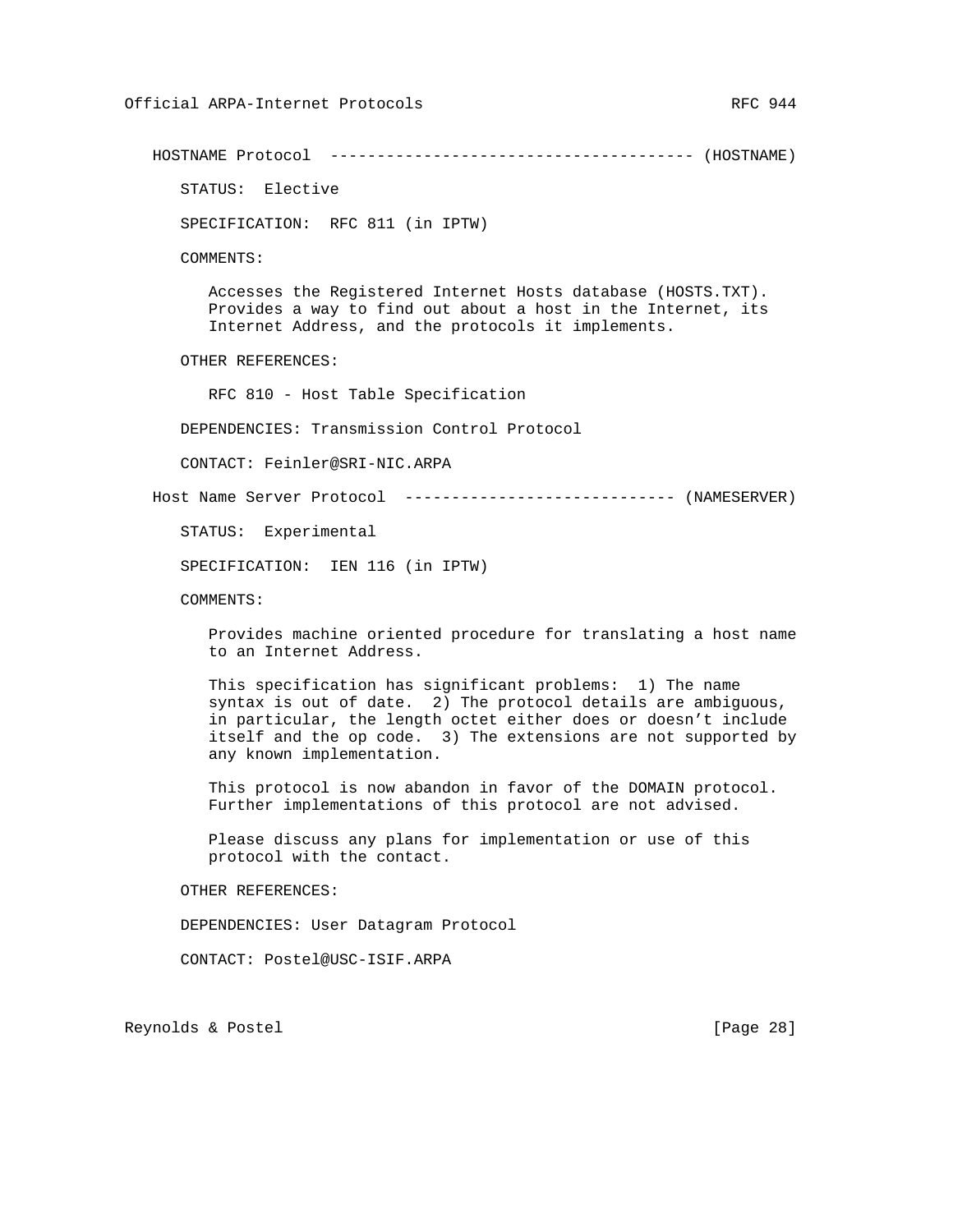CSNET Mailbox Name Server Protocol ---------------------- (CSNET-NS) STATUS: Experimental SPECIFICATION: CS-DN-2 COMMENTS: Provides access to the CSNET data base of users to give information about users names, affiliations, and mailboxes. Please discuss any plans for implementation or use of this protocol with the contact. OTHER REFERENCES: DEPENDENCIES: Transmission Control Protocol CONTACT: Solomon@UWISC.ARPA Daytime Protocol ----------------------------------------- (DAYTIME) STATUS: Elective SPECIFICATION: RFC 867 COMMENTS: Provides the day and time in ASCII character string. OTHER REFERENCES: DEPENDENCIES: Transmission Control Protocol or User Datagram Protocol CONTACT: Postel@USC-ISIF.ARPA Time Server Protocol ---------------------------------------- (TIME) STATUS: Elective SPECIFICATION: RFC 868 COMMENTS: Provides the time as the number of seconds from a specified reference time. OTHER REFERENCES: Reynolds & Postel [Page 29]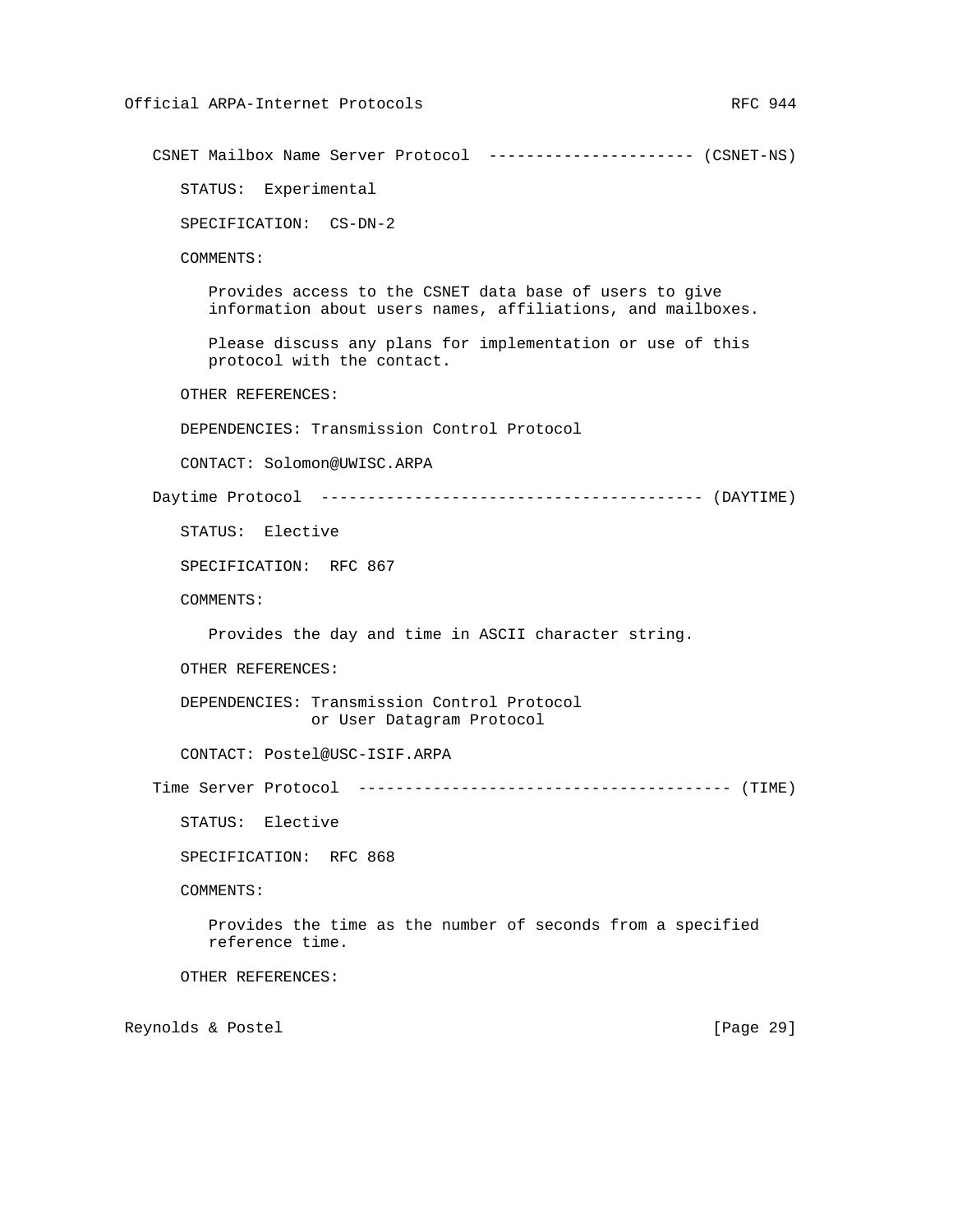DEPENDENCIES: Transmission Control Protocol or User Datagram Protocol CONTACT: Postel@USC-ISIF.ARPA DCNET Time Server Protocol --------------------------------- (CLOCK) STATUS: Elective SPECIFICATION: RFC 778 COMMENTS: Provides a mechanism for keeping synchronized clocks. OTHER REFERENCES: DEPENDENCIES: Internet Control Message Protocol CONTACT: Mills@USC-ISID.ARPA SUPDUP Protocol ------------------------------------------- (SUPDUP) STATUS: Elective SPECIFICATION: RFC 734 (in APH) COMMENTS: A special Telnet like protocol for display terminals. OTHER REFERENCES: DEPENDENCIES: Transmission Control Protocol CONTACT: Crispin@SU-SCORE.ARPA

Reynolds & Postel [Page 30]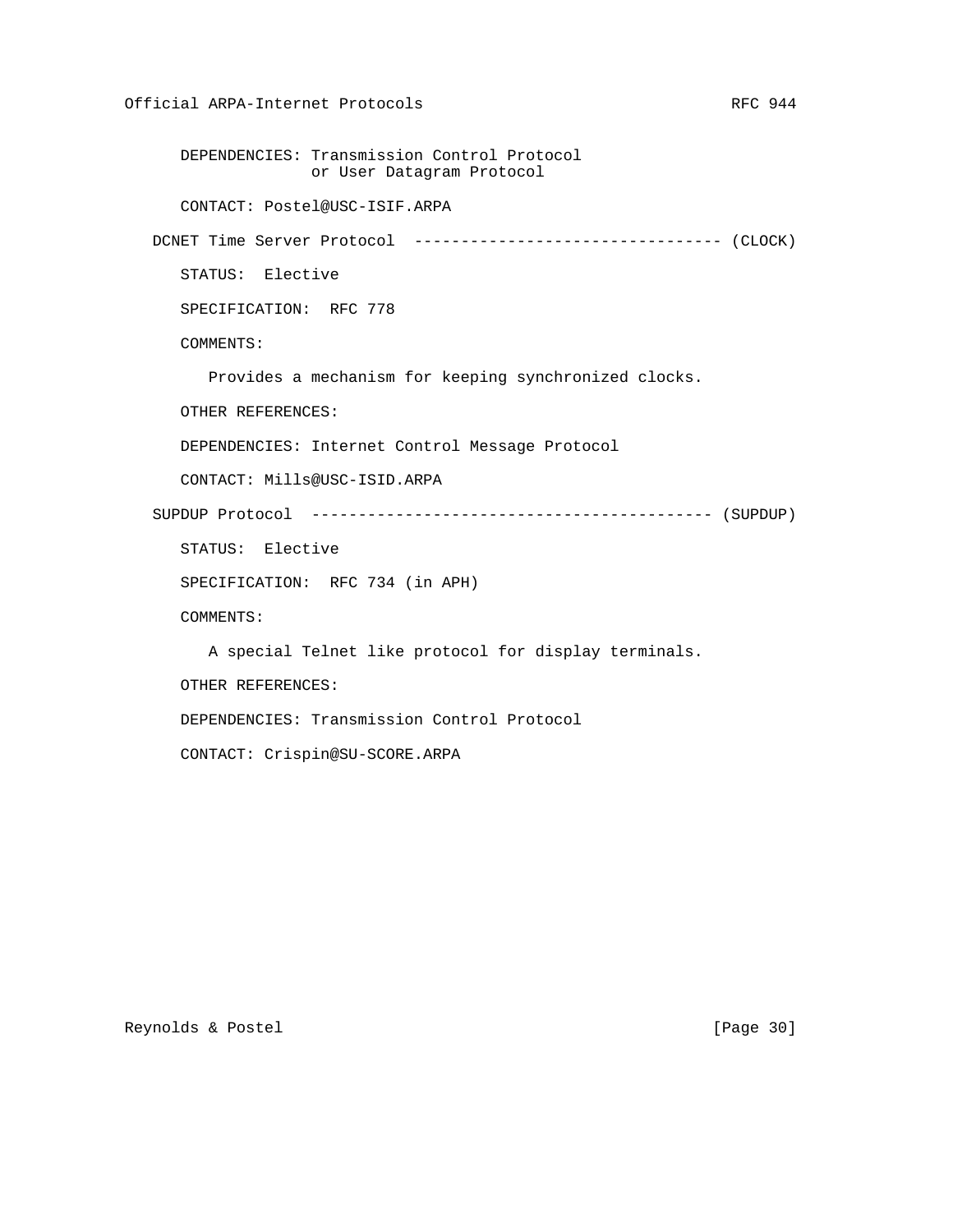Internet Message Protocol ------------------------------------ (MPM)

STATUS: Experimental

SPECIFICATION: RFC 759

COMMENTS:

 This is an experimental multimedia mail transfer protocol. The implementation is called a Message Processing Module or MPM.

 Please discuss any plans for implementation or use of this protocol with the contact.

OTHER REFERENCES:

RFC 767 - Structured Document Formats

DEPENDENCIES: Transmission Control Protocol

CONTACT: Postel@USC-ISIF.ARPA

Post Office Protocol - Version 2 ---------------------------- (POP2)

STATUS: Experimental

SPECIFICATION: RFC 937

COMMENTS:

 The intent of the Post Office Protocol - Version 2 (POP2) is to allow a user's workstation to access mail from a mailbox server. It is expected that mail will be posted from the workstation to the mailbox server via the Simple Mail Transfer Protocol (SMTP).

 Please discuss any plans for implementation or use of this protocol with the contact.

OTHER REFERENCES: Obsoletes RFC 918

DEPENDENCIES: Transmission Control Protocol

CONTACT: JKReynolds@USC-ISIF.ARPA

Reynolds & Postel [Page 31]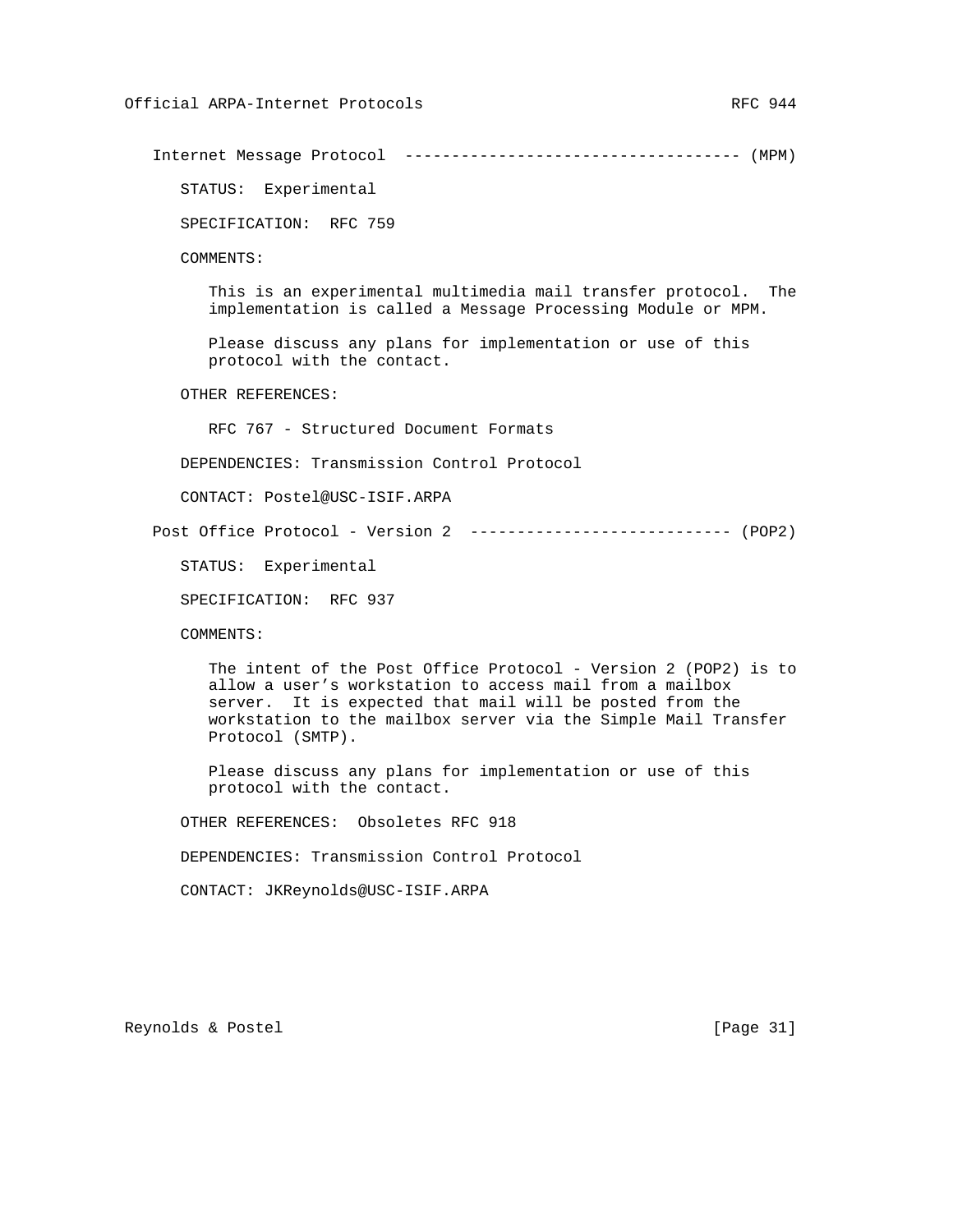Network Standard Text Editor ------------------------------- (NETED)

STATUS: Elective

SPECIFICATION: RFC 569

COMMENTS:

 Describes a simple line editor which could be provided by every Internet host.

OTHER REFERENCES:

DEPENDENCIES:

CONTACT: Postel@USC-ISIF.ARPA

Authentication Service -------------------------------------- (AUTH)

STATUS: Experimental

SPECIFICATION: RFC 931

COMMENTS:

 This server provides a means to determine the identity of a user of a particular TCP connection. Given a TCP port number pair, it returns a character string which identifies the owner of that connection on the server's system.

 Please discuss any plans for implementation or use of this protocol with the contact.

OTHER REFERENCES: Supercedes RFC 912

DEPENDENCIES: Transmission Control Protocol

CONTACT: StJohns@MIT-Multics.ARPA

Reynolds & Postel [Page 32]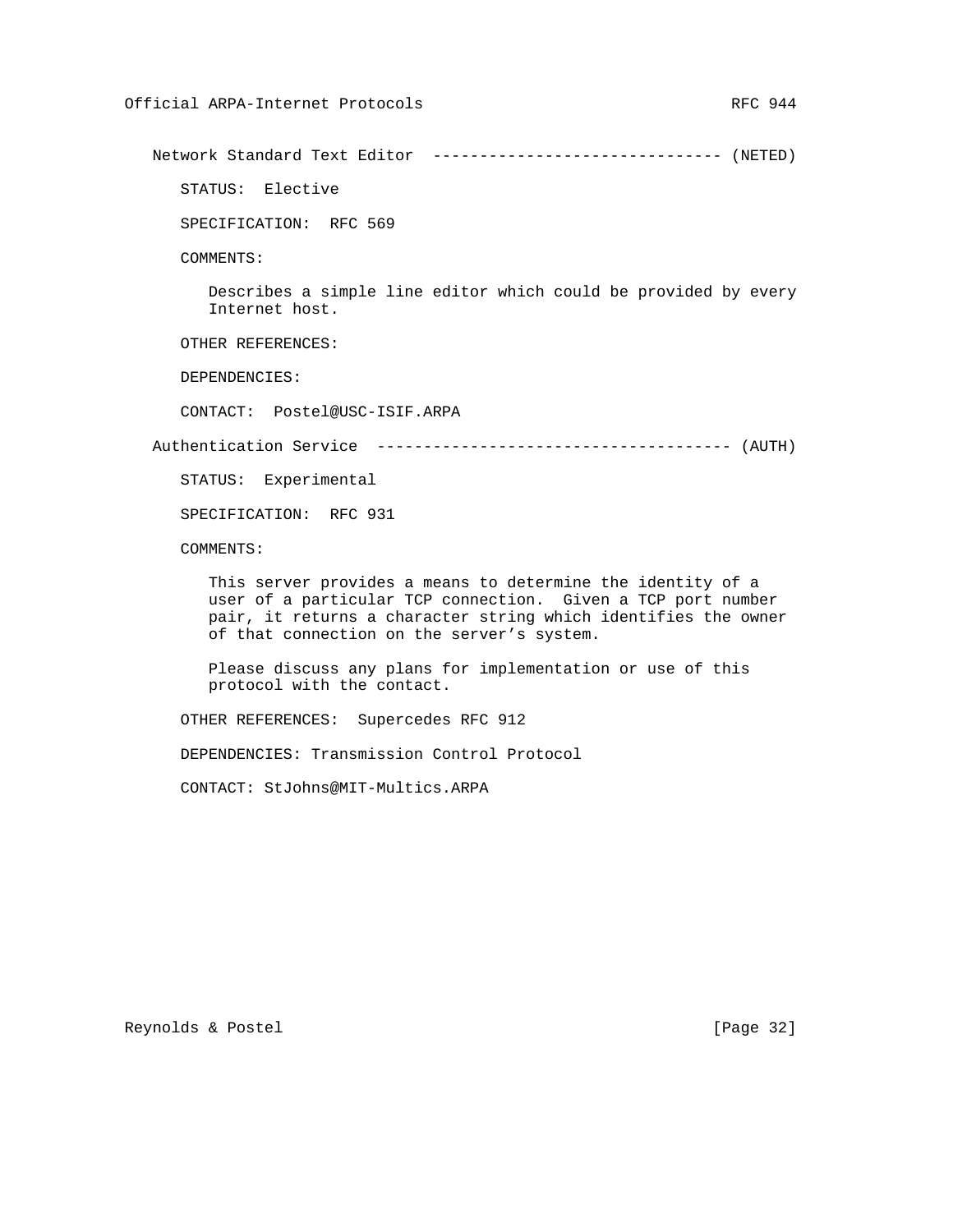# APPENDICES

Assigned Numbers ---------------------------------------------------

STATUS: None

SPECIFICATION: RFC 943

COMMENTS:

 Describes the fields of various protocols that are assigned specific values for actual use, and lists the currently assigned values.

 Issued April 1985, replaces RFC 923, RFC 790 in IPTW, and RFC 900.

OTHER REFERENCES:

CONTACT: JKReynolds@USC-ISIF.ARPA

Pre-emption --------------------------------------------------------

STATUS: Elective

SPECIFICATION: RFC 794 (in IPTW)

COMMENTS:

Describes how to do pre-emption of TCP connections.

OTHER REFERENCES:

CONTACT: Postel@USC-ISIF.ARPA

Reynolds & Postel [Page 33]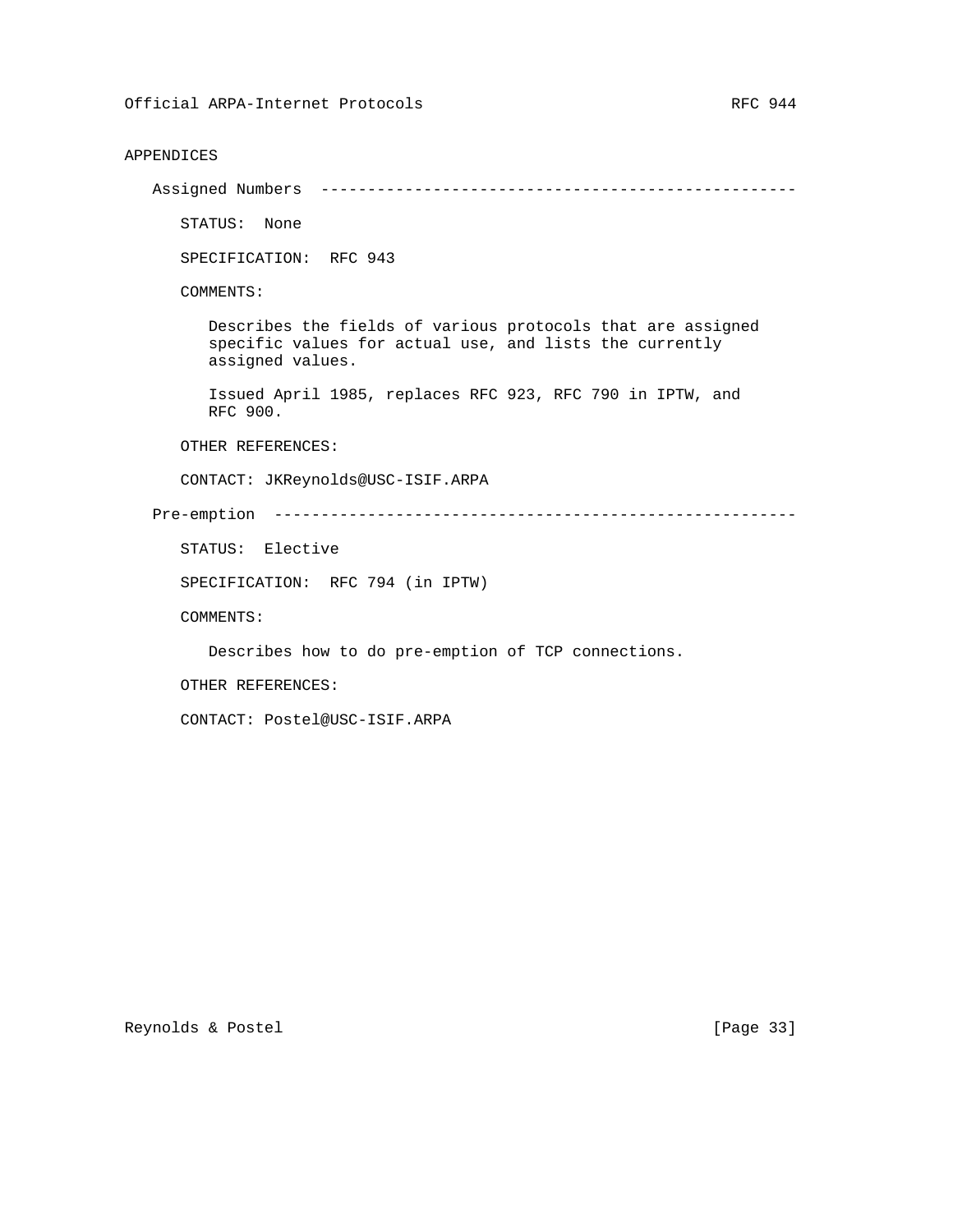Service Mappings --------------------------------------------------- STATUS: None SPECIFICATION: RFC 795 (in IPTW) COMMENTS: Describes the mapping of the IP type of service field onto the parameters of some specific networks. Out of date, needs revision. OTHER REFERENCES: CONTACT: Postel@USC-ISIF.ARPA Address Mappings --------------------------------------------------- STATUS: None SPECIFICATION: RFC 796 (in IPTW) COMMENTS: Describes the mapping between Internet Addresses and the addresses of some specific networks. Out of date, needs revision. OTHER REFERENCES: CONTACT: Postel@USC-ISIF.ARPA Document Formats --------------------------------------------------- STATUS: None SPECIFICATION: RFC 678 COMMENTS: Describes standard format rules for several types of documents. OTHER REFERENCES: CONTACT: Postel@USC-ISIF.ARPA

Reynolds & Postel [Page 34]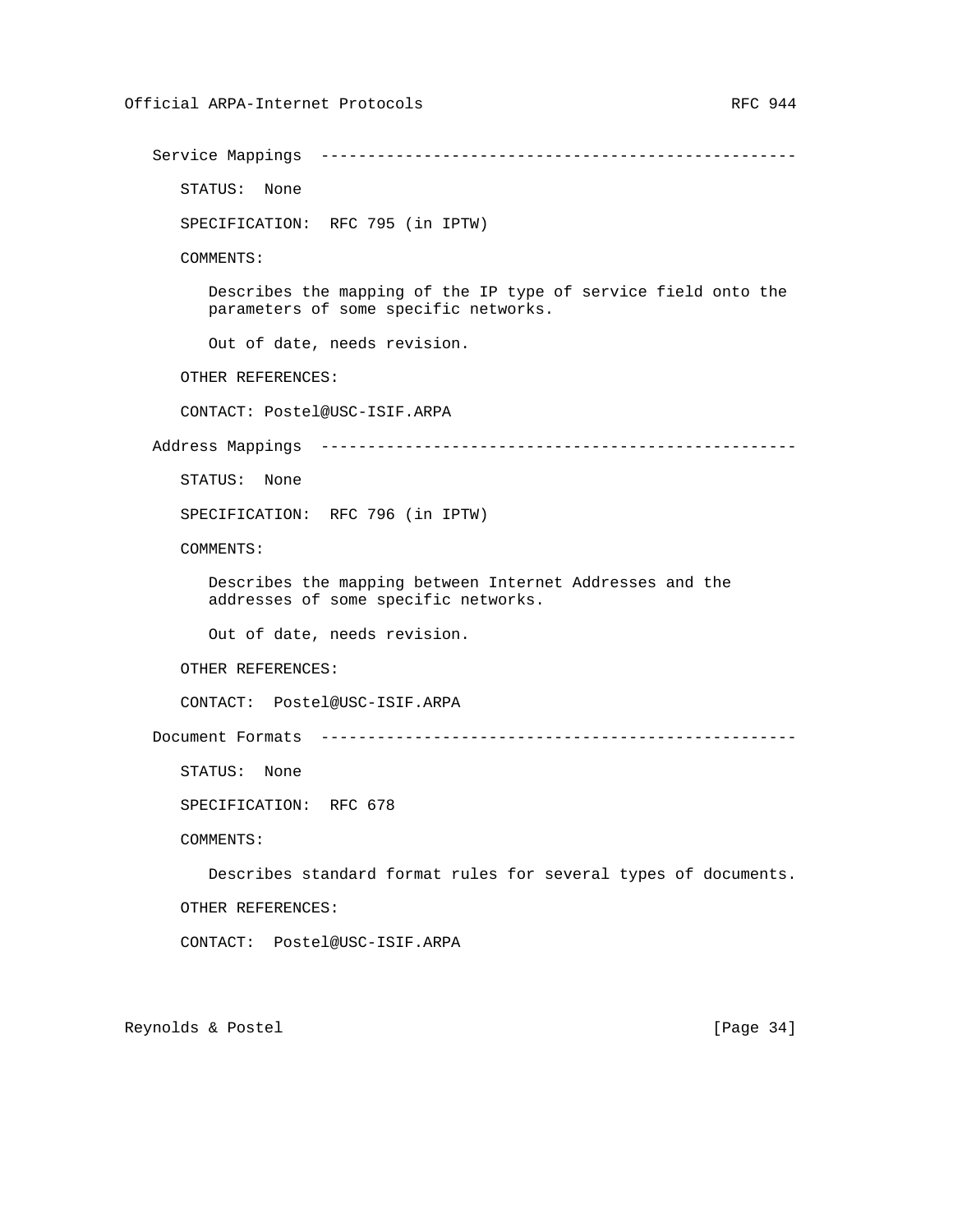```
 Bitmap Formats -----------------------------------------------------
   STATUS: None
   SPECIFICATION: RFC 797
   COMMENTS:
      Describes a standard format for bitmap data.
   OTHER REFERENCES:
   CONTACT: Postel@USC-ISIF.ARPA
Facsimile Formats --------------------------------------------------
   STATUS: None
   SPECIFICATION: RFC 804
   COMMENTS:
      Describes a standard format for facsimile data.
   OTHER REFERENCES:
   CONTACT: Postel@USC-ISIF.ARPA
Host-Front End Protocol ------------------------------------- (HFEP)
   STATUS: Experimental
   SPECIFICATION: RFC 929
   COMMENTS:
      Please discuss any plans for implementation or use of this
      protocol with the contact.
   OTHER REFERENCES: RFC 928
   DEPENDENCIES:
   CONTACT: Padlipsky@USC-ISI.ARPA
```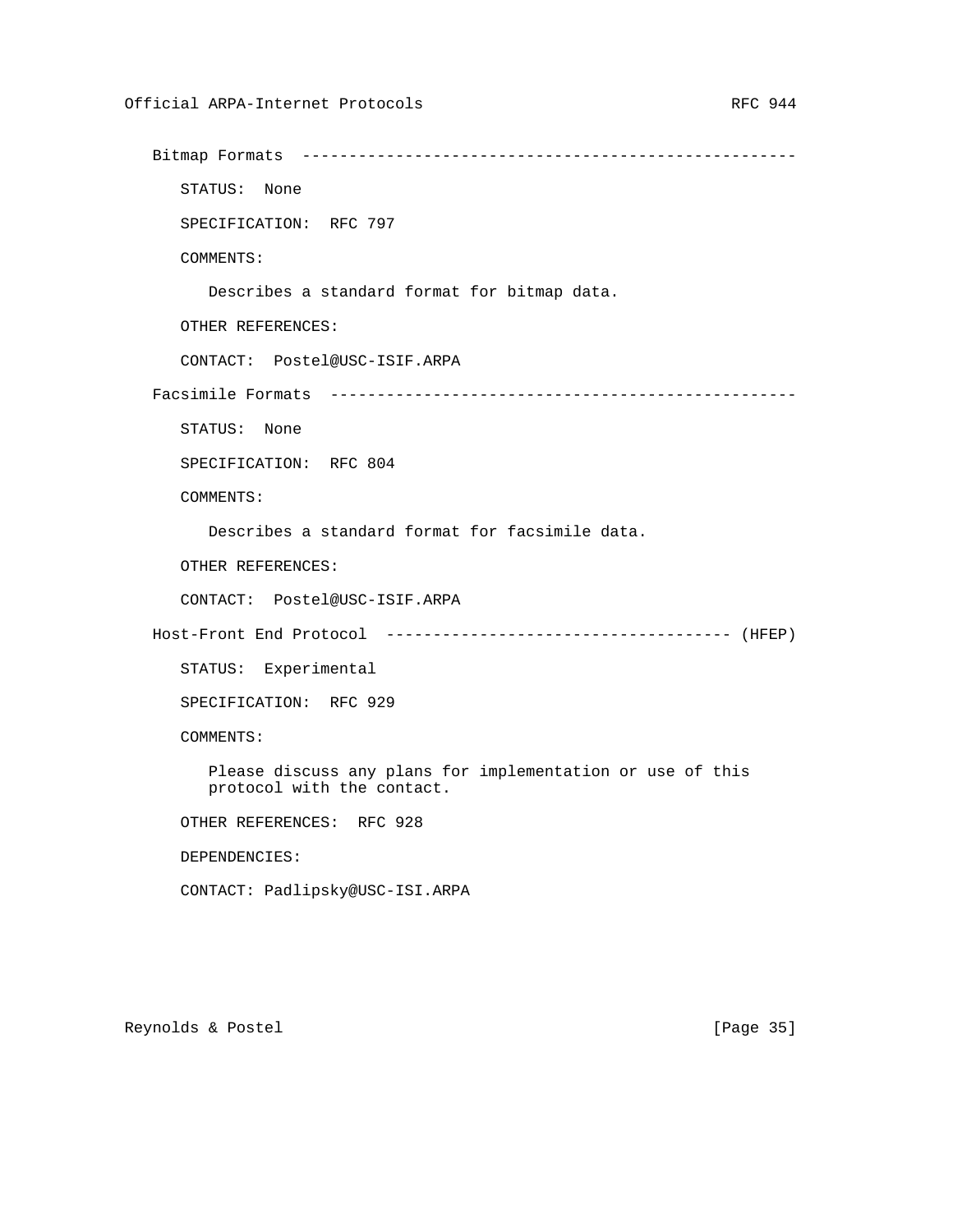Internet Protocol on X.25 Networks ------------------------ (IP-X25) STATUS: Recommended SPECIFICATION: RFC 877 COMMENTS: Describes a standard for the transmission of IP Datagrams over Public Data Networks. OTHER REFERENCES: CONTACT: jtk@PURDUE.ARPA Internet Protocol on DC Networks --------------------------- (IP-DC) STATUS: Elective SPECIFICATION: RFC 891 COMMENTS: OTHER REFERENCES: RFC 778 - DCNET Internet Clock Service CONTACT: Mills@USC-ISID.ARPA Internet Protocol on Ethernet Networks ---------------------- (IP-E) STATUS: Recommended SPECIFICATION: RFC 894 COMMENTS: OTHER REFERENCES: RFC 893

CONTACT: Postel@USC-ISIF.ARPA

Reynolds & Postel [Page 36]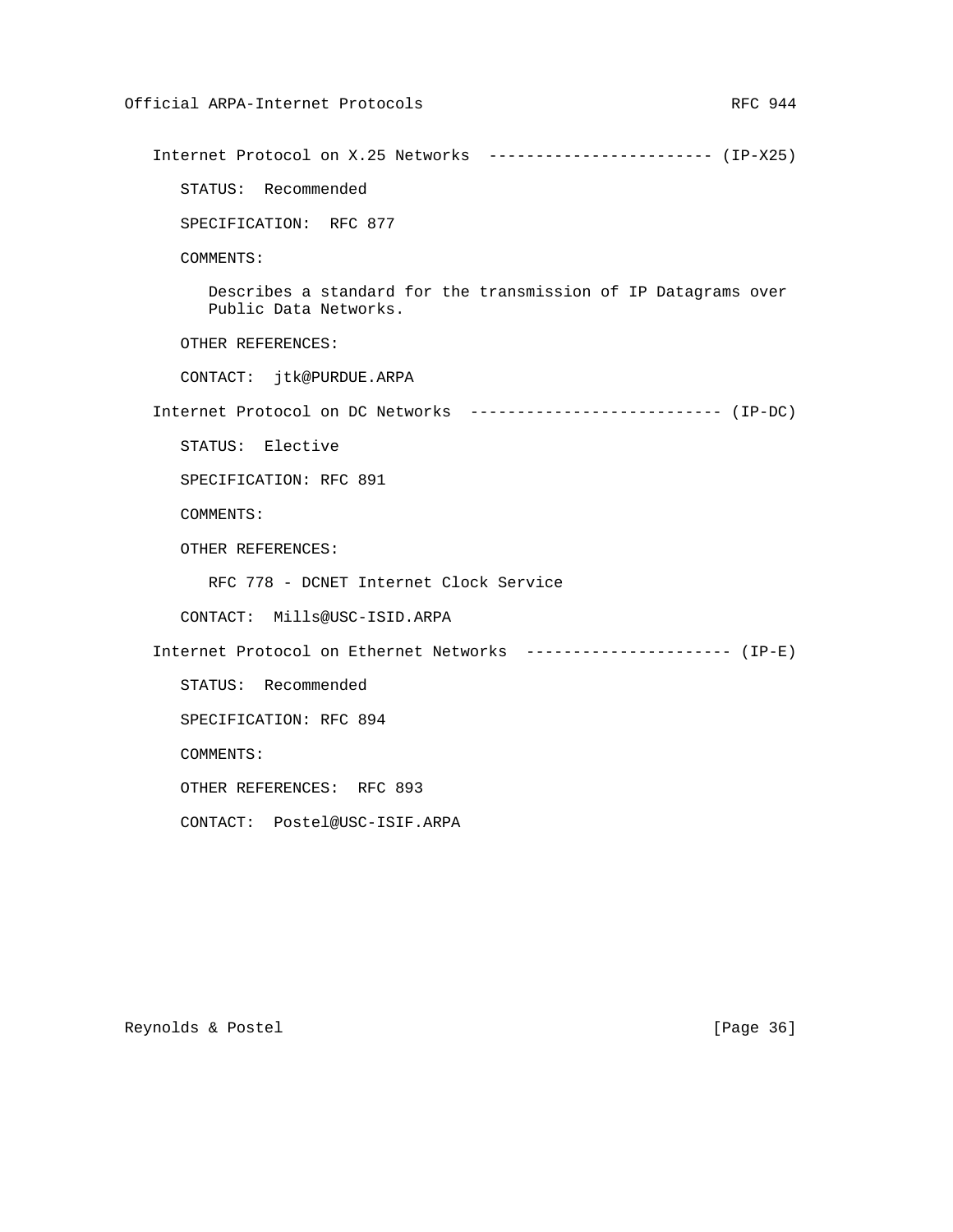Internet Protocol on Experimental Ethernet Networks -------- (IP-EE)

STATUS: Recommended

SPECIFICATION: RFC 895

COMMENTS:

OTHER REFERENCES:

CONTACT: Postel@USC-ISIF.ARPA

Internet Subnets Protocol --------------------------------- (IP-SUB)

STATUS: Experimental

SPECIFICATION: RFC 940

COMMENTS:

 Discussion of the various problems and potential solutions of "explicit subnets" in a multi-LAN environment.

 Please discuss any plans for implementation or use of this protocol with the contact.

OTHER REFERENCES: RFC 917, RFC 925, RFC 932, RFC 936, RFC 922

DEPENDENCIES:

CONTACT: Mills@USC-ISID.ARPA

Broadcasting Internet Datagrams ------------------------- (IP-BROAD)

STATUS: Experimental

SPECIFICATION: RFC 919

COMMENTS:

 A proposed protocol of simple rules for broadcasting Internet datagrams on local networks that support broadcast, for addressing broadcasts, and for how gateways should handle them.

 Please discuss any plans for implementation or use of this protocol with the contact.

OTHER REFERENCES: RFC 922

Reynolds & Postel [Page 37]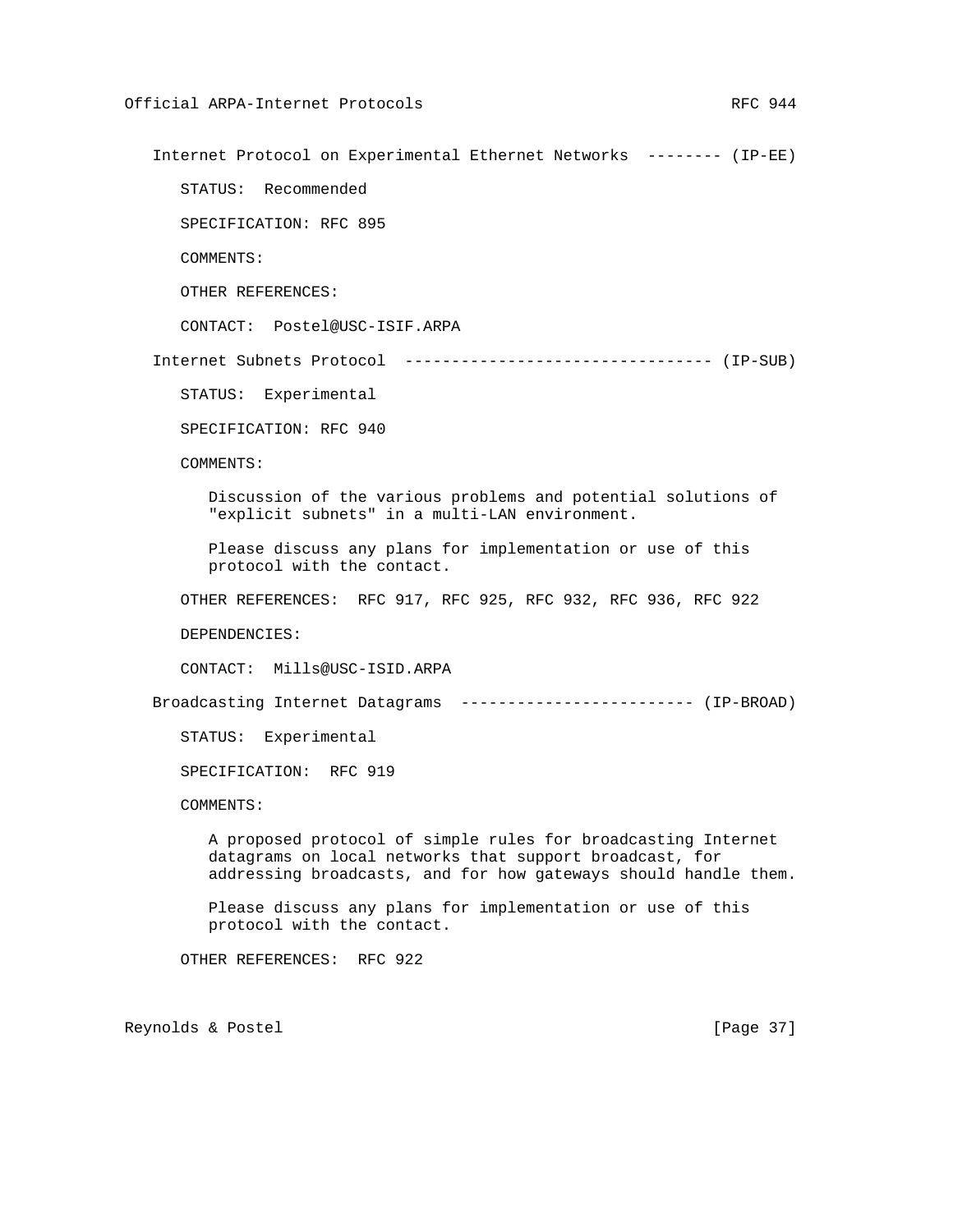DEPENDENCIES:

CONTACT: Mogul@SU-SCORE.ARPA

Address Resolution Protocol ---------------------------------- (ARP)

STATUS: Recommended

SPECIFICATION: RFC 826

COMMENTS:

 This is a procedure for finding the network hardware address corresponding to an Internet Address.

OTHER REFERENCES:

CONTACT: Postel@USC-ISIF.ARPA

A Reverse Address Resolution Protocol ----------------------- (RARP)

STATUS: Elective

SPECIFICATION: RFC 903

COMMENTS:

 This is a procedure for workstations to dynamically find their protocol address (e.g., their Internet Address), when they only only know their hardware address (e.g., their attached physical network address).

OTHER REFERENCES:

CONTACT: Mogul@SU-SCORE.ARPA

Multi-LAN Address Resolution Protocol ----------------------- (MARP)

STATUS: Experimental

SPECIFICATION: RFC 925

COMMENTS:

 Discussion of the various problems and potential solutions of "transparent subnets" in a multi-LAN environment.

 Please discuss any plans for implementation or use of this protocol with the contact.

Reynolds & Postel [Page 38]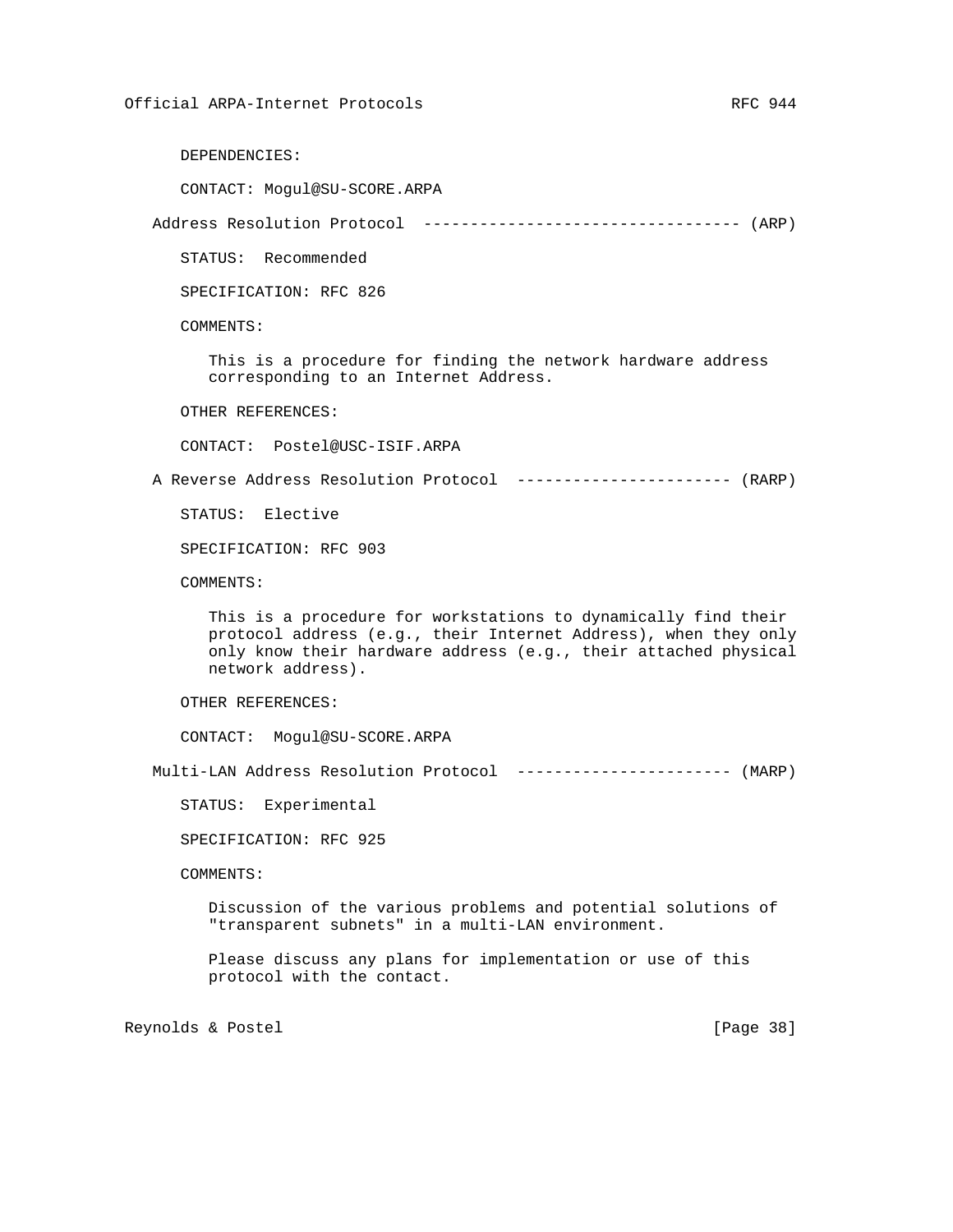OTHER REFERENCES: RFC 917, RFC 826

DEPENDENCIES:

CONTACT: Postel@USC-ISIF.ARPA

Broadcasting Internet Datagrams with Subnets --------- (IP-SUB-BROAD)

STATUS: Experimental

SPECIFICATION: RFC 922

COMMENTS:

 A proposed protocol of simple rules for broadcasting Internet datagrams on local networks that support broadcast, for addressing broadcasts, and for how gateways should handle them.

 Please discuss any plans for implementation or use of this protocol with the contact.

OTHER REFERENCES:

DEPENDENCIES:

CONTACT: Mogul@SU-SCORE.ARPA

Host Access Protocol ----------------------------------------- (HAP)

STATUS: Recommended

SPECIFICATION: RFC 907

COMMENTS:

 This protocol specifies the network-access level communication between an arbitrary computer, called a host, and a packet-switched satellite network, e.g., SATNET or WBNET.

 Note: Implementations of HAP should be performed in coordination with satellite network development and operations personnel.

OTHER REFERENCES:

DEPENDENCIES:

CONTACT: Schoen@BBN-UNIX.ARPA

Reynolds & Postel [Page 39]